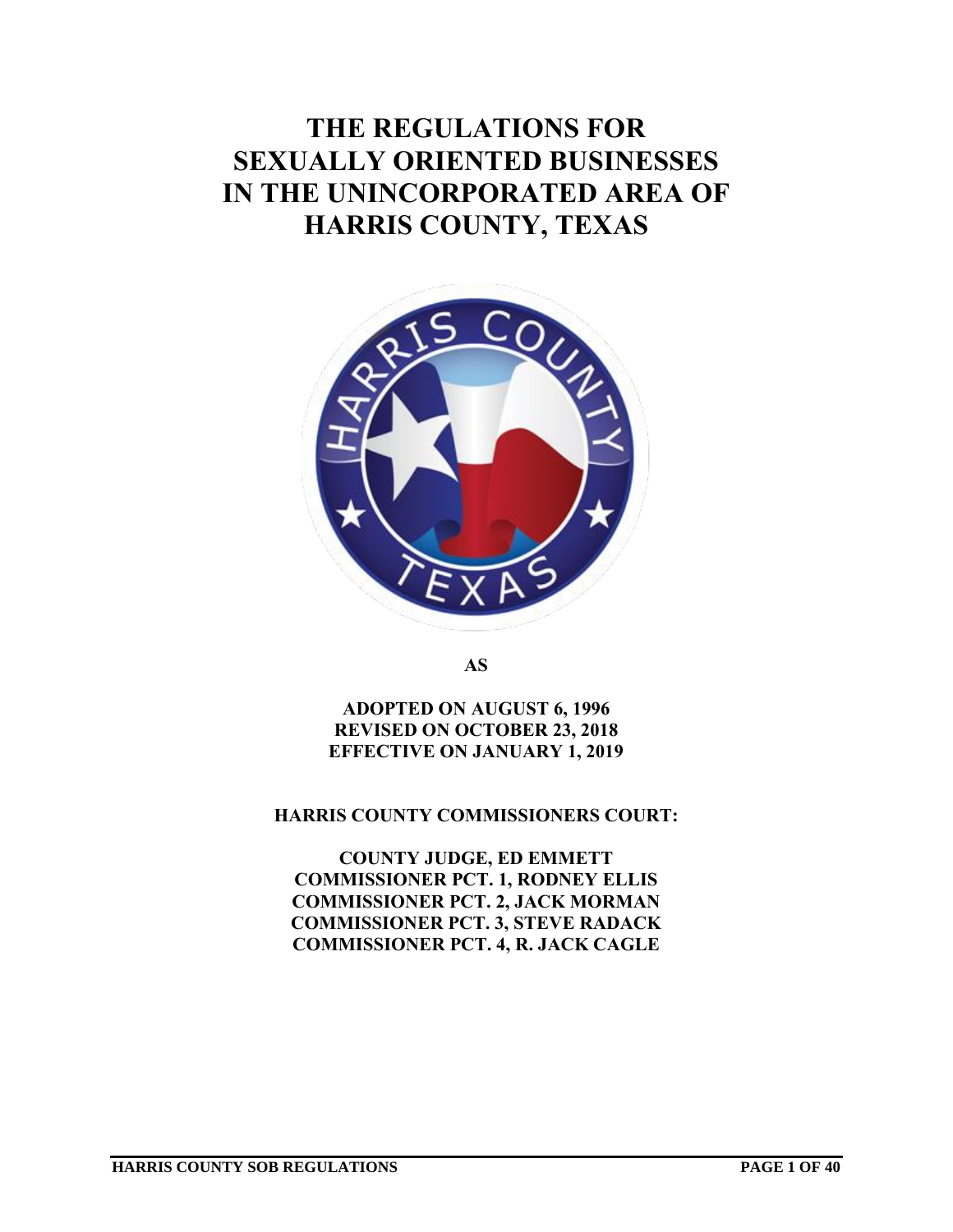# **TABLE OF CONTENTS**

| SECTION 7: ADULT BOOKSTORES, THEATERS AND ARCADES34-36 |
|--------------------------------------------------------|
|                                                        |
|                                                        |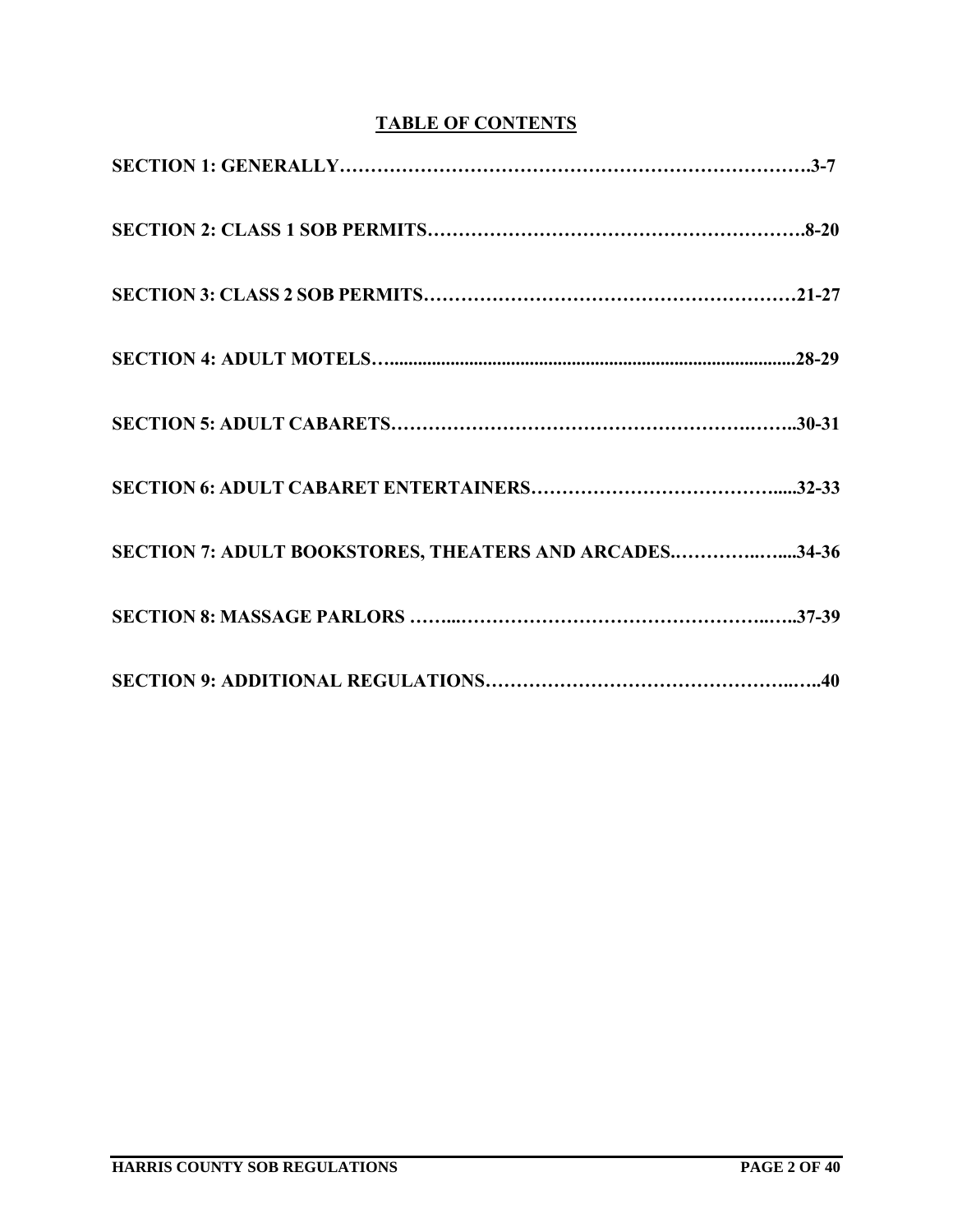# **SECTION 1. GENERALLY.**

# **1.1 AUTHORITY TO REGULATE.**

- (a) These Regulations are promulgated pursuant to and in conformity with Chapter 234 of the Local Government Code and Chapter 243 of the Local Government Code, as amended.
- (b) It is the purpose of the Harris County Commissioners Court to exercise its police power, as established under Chapter 234 of the Local Government Code, to prohibit Massage Parlors in order to promote and protect the health, safety, and general welfare of the citizens of Unincorporated Harris County, and to prohibit business activities which merely serve as a front for criminal activities, including but not limited to, prostitution and the promotion of prostitution.
- (c) It is the purpose of the Harris County Commissioners Court to exercise its police power, as established under Chapter 243 of the Local Government Code, to establish reasonable and uniform regulations of Sexually Oriented Businesses ("SOB" or "SOBs") to promote and protect the health, safety, and general welfare of the citizens of Unincorporated Harris County, and to prohibit business activities that merely serve as a front for criminal activities, including but not limited to, prostitution, human trafficking, and the promotion of prostitution.
- (d) The provisions of these Regulations have neither the intent nor the effect of imposing limits or restrictions on the content of any communicative material, including sexually oriented material.
- (e) The provisions of these Regulations have neither the intent nor the effect of imposing limits or restrictions on an adult's access to sexually oriented material protected by the First Amendment.
- (f) These Regulations do not legalize anything prohibited under the Texas Penal Code and any other law(s) or regulation(s).

#### **1.2 ADMINISTRATION.**

- (a) The Harris County Commissioners Court hereby designates and directs any law enforcement agency to investigate for violations of these Regulations. All Peace Officers certified by the State of Texas may enforce these Regulations.
- (b) The Harris County Commissioners Court hereby designates the Harris County Sheriff, or his/her duly authorized agent, as the SOB Permit Administrator for Unincorporated Harris County. The SOB Permit Administrator shall supervise, control, and operate the SOB Permit Office. The SOB Permit Administrator shall investigate, deny, issue, attach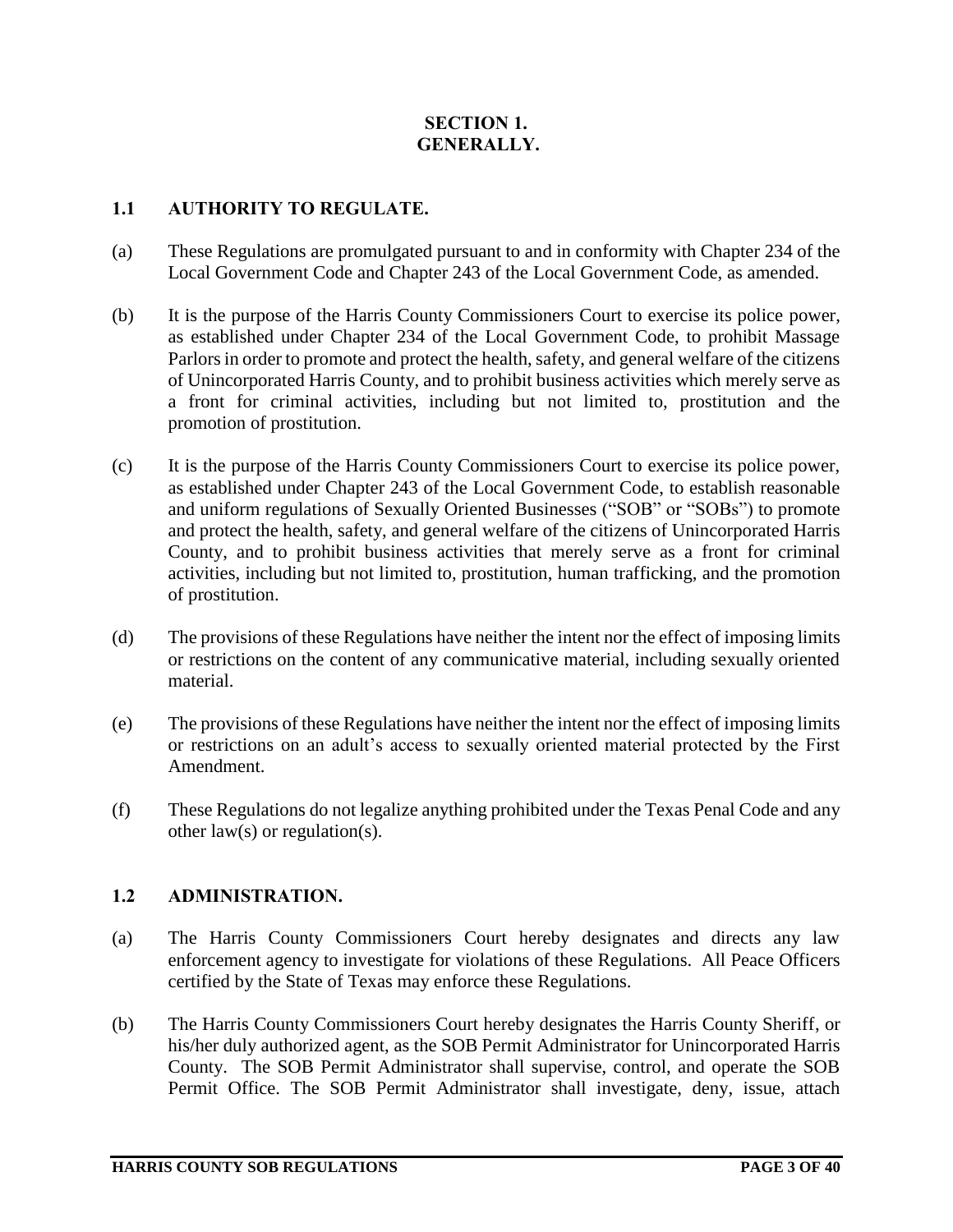conditions to, administratively suspend, and/or revoke SOB Permits issued pursuant to these Regulations.

- (c) Pursuant to Section 243.010(b) of the Local Government Code―as amended―a person commits an offense if the person violates a county regulation adopted under Chapter 243. An offense under this Section is a Class A misdemeanor.
- (d) Pursuant to Section 243.010(a) of the Local Government Code, as amended, a county may sue in the district court for an injunction to prohibit the violation of a regulation adopted under Section 243.
- (e) The Harris County Commissioners Court allows incorporated cities or towns in Harris County that have executed interlocal agreements with Harris County to designate their own SOB Permit Administrator. The SOB Permit Administrator shall supervise, control, and operate the Permit Office. The SOB Permit Administrator shall investigate, deny, issue, attach conditions to, administratively suspend, and/or revoke SOB Permits issued pursuant to these Regulations.

# **1.3 AREAS COVERED BY THESE REGULATIONS.**

- (a) Pursuant to Section 243.003(c) of the Local Government Code, these Regulations apply to SOBs located in the parts of Harris County outside the corporate limits of a municipality.
- (b) These Regulations apply to Massage Parlors located in unincorporated area of Harris County.

# **1.4 GENERAL DEFINITIONS.**

- (a) "*Applicant*" means an individual, business, company, corporation, or other legal entity that is required to obtain―or has applied for―a Class 1 or Class 2 SOB Permit.
- (b) "*Child Care Facility*" means a facility, building, or portion of a building, whether situated within Harris County or not, used as a day nursery, children's boarding home, child placement agency, or other place for the care and/or custody of children under fifteen (15) years of age.
- (c) "*Church*" and/or "*Regular Place of Religious Worship*" means a facility, building, or portion of a building, whether situated within Harris County or not, in which person(s) regularly assemble for religious worship and said building or portion of said building is intended primarily for purposes connected with such worship of for propagating a particular form of religious belief.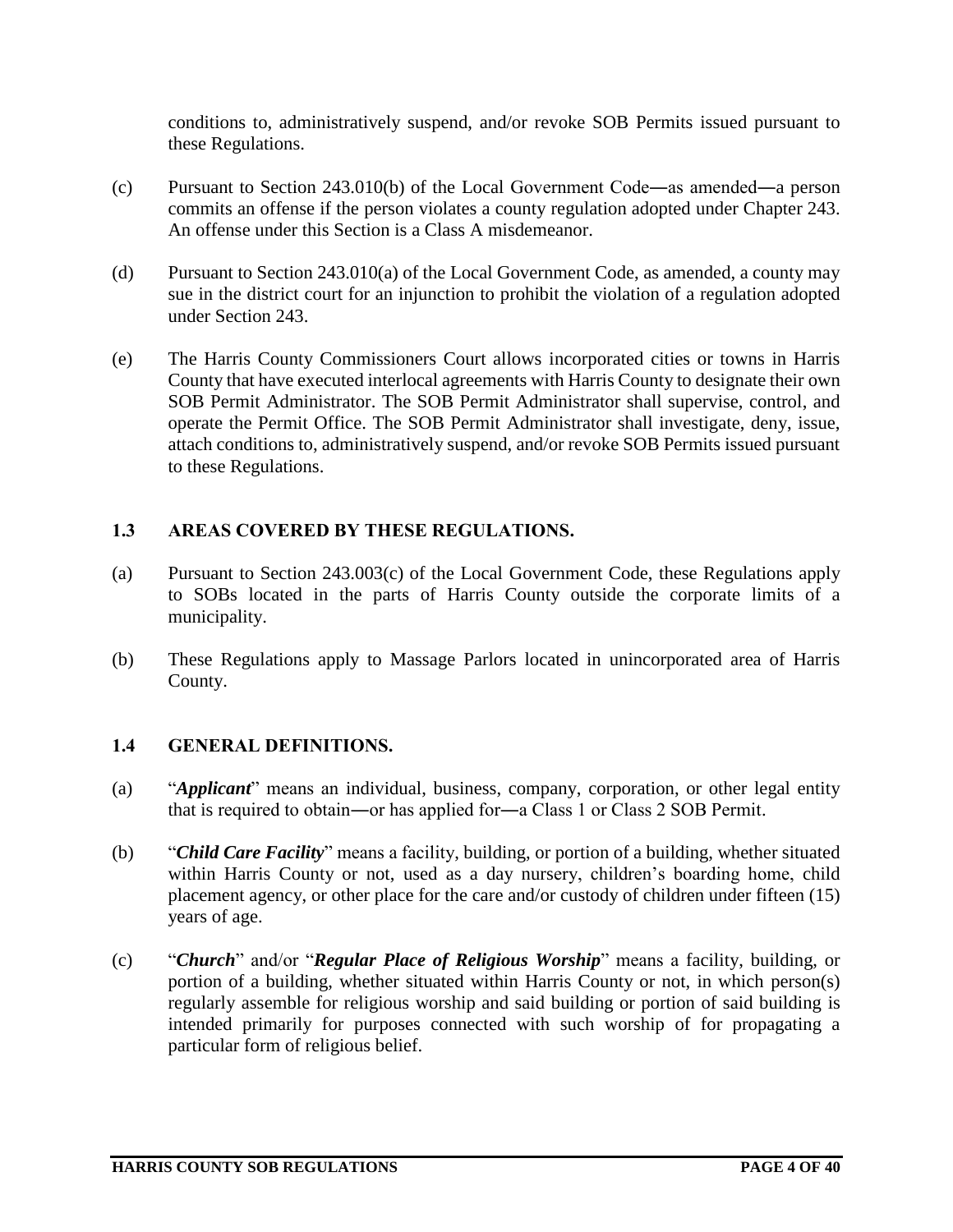- (d) "*Fire Safety Official*" means the Harris County Fire Marshall or the department official having competent jurisdiction to conduct a fire and life safety inspection.
- (e) "*Harris County*" means the parts of Harris County, Texas outside the corporate limits of a municipality.
- (f) "*Interlocal Agreement*" and/or "*Cooperative Agreement*" means a cooperative agreement between Harris County and an incorporate municipality.
- (g) "*Live Entertainment*" means any activity provided for pleasure, enjoyment, recreation, relaxation, diversion, or other similar purpose by a person or persons who are physically present when providing an activity to a patron or group of patrons who are physically present.
- (h) "*Nude*" or "*Nudity*" means wearing no clothes; naked―a state of undress so as to expose the human male or female genitals, pubic area or buttocks with less than a fully opaque covering, or the showing of the female breast with less than a fully opaque covering of any portion thereof below the top of the nipple.
- (i) "*Regulations*" or "*the Regulations*" or "*these Regulations*" means these Regulations of Harris County for the operation of SOBs.
- (j) "*Residential Neighborhood*" means any home, house, or other structure, whether situated within Harris County or not, in which a person lives and/or resides.
- (k) "*School*" means a facility, including all attached playgrounds, dormitories, stadiums, or other appurtenances that are part of the facility, whether situated within Harris County or not, used for the primary purpose of instruction or education, including primary and secondary schools, colleges, and universities, both public and private.
- (l) "*Sexually Oriented Business*" ("SOB" or "SOBs") means a sex parlor, nude studio, modeling studio, love parlor, adult bookstore, adult movie theater, adult video arcade, adult movie arcade, adult video store, adult motel, or other commercial enterprise the primary business of which is the offering of a service or the selling, renting, or exhibiting of devices or any other items intended to provide sexual stimulation or sexual gratification to the customer.
- (m) "*SOB Customer*" or "*SOB Patron*" means any person who:
	- (1) is allowed to enter a SOB in return for the payment of an admission fee or any other form of consideration or gratuity;
	- (2) enters a SOB and purchases, rents, or otherwise partakes in any merchandise, goods, entertainment, or other services offered therein; or,
	- (3) is a member of, and on the premises of, a SOB.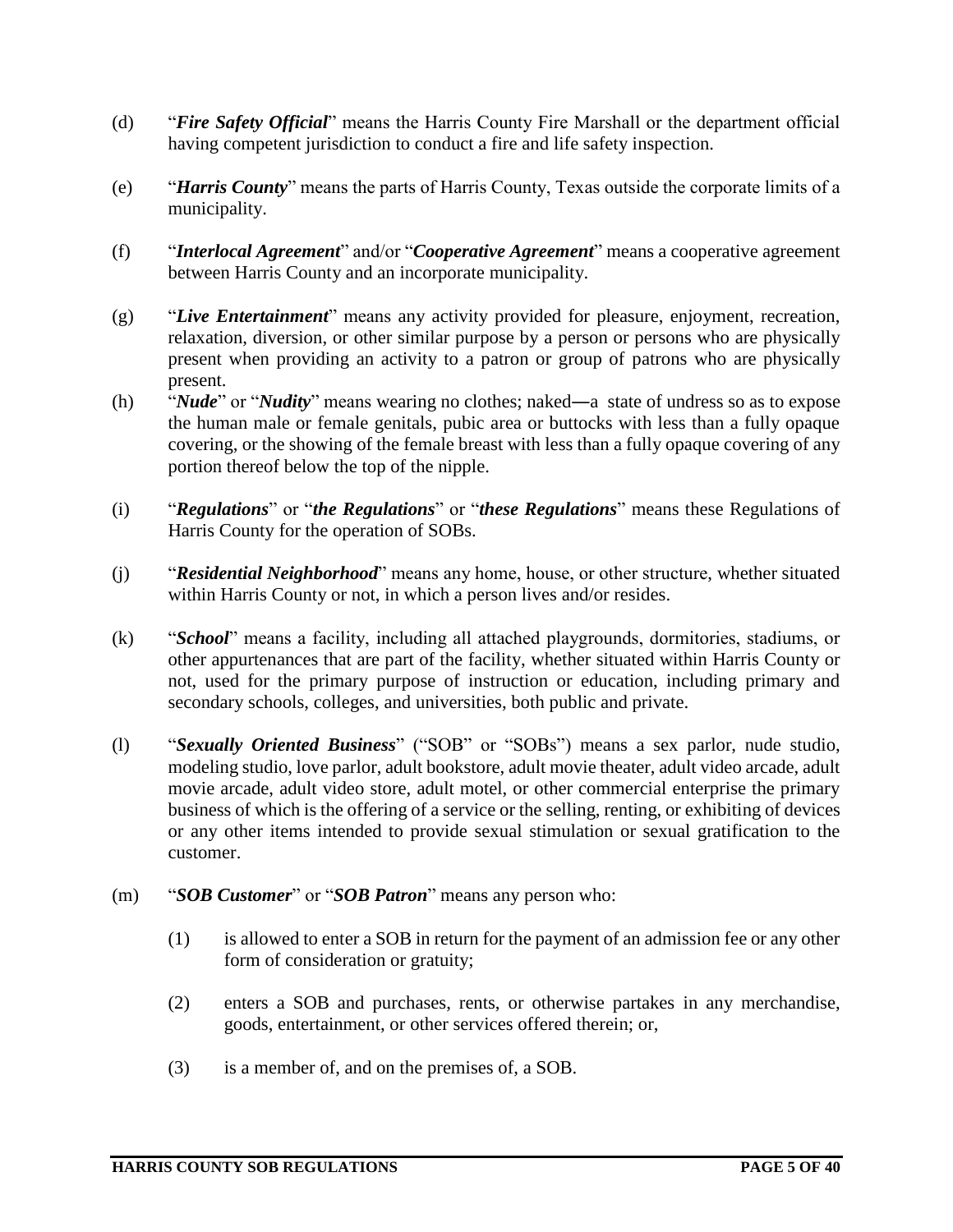- (n) "*SOB Employee*" means any person who does one (1) or more of the following at a SOB:
	- (1) operates a cash register, cash drawer, virtual currency, or other depository on the premises of a SOB where cash funds or records of credit card or other credit transactions generated in any manner by the operation of the SOB or the activities conducted therein are kept;
	- (2) displays or takes orders from any patron for any merchandise, goods, entertainment, or other services offered on the premises of the SOB;
	- (3) delivers or provides to any patron any merchandise, goods, entertainment, or other services offered on the premises of the SOB;
	- (4) offers a service or sells, rents, or exhibits devices or any other items intended to provide sexual stimulation or sexual gratification on the premises of the SOB;
	- (5) acts as a door attendant to regulate entry of patrons or other persons onto the SOB;
	- (6) provides security services at a SOB;
	- (7) works as a cook, chef, kitchen worker, restroom attendant, parking lot attendant, or house mom at a SOB;
	- (8) works as a dancer, entertainer, or other service provider at a SOB;
	- (9) supervises or manages other persons in the performance of any of the foregoing activities on the premises of the SOB;
	- (10) acts as an in-house accountant at a SOB; or,
	- (11) applies for a Class 2 SOB Permit.
- (o) "*SOB Owner*" means an individual, business, company, corporation, or other legal entity that:
	- (1) has an ownership interest in, or receives profits from, a SOB;
	- (2) is a partner, director, designated agent, or officer of a business, company, corporation, or other legal entity that has an ownership interest in a SOB;
	- (3) is a shareholder that holds more than ten (10) percent of the outstanding shares of a business, company, corporation, or other legal entity that has an ownership interest in a SOB;
	- (4) has been issued by the County Clerk an assumed name certificate for a business that owns a SOB;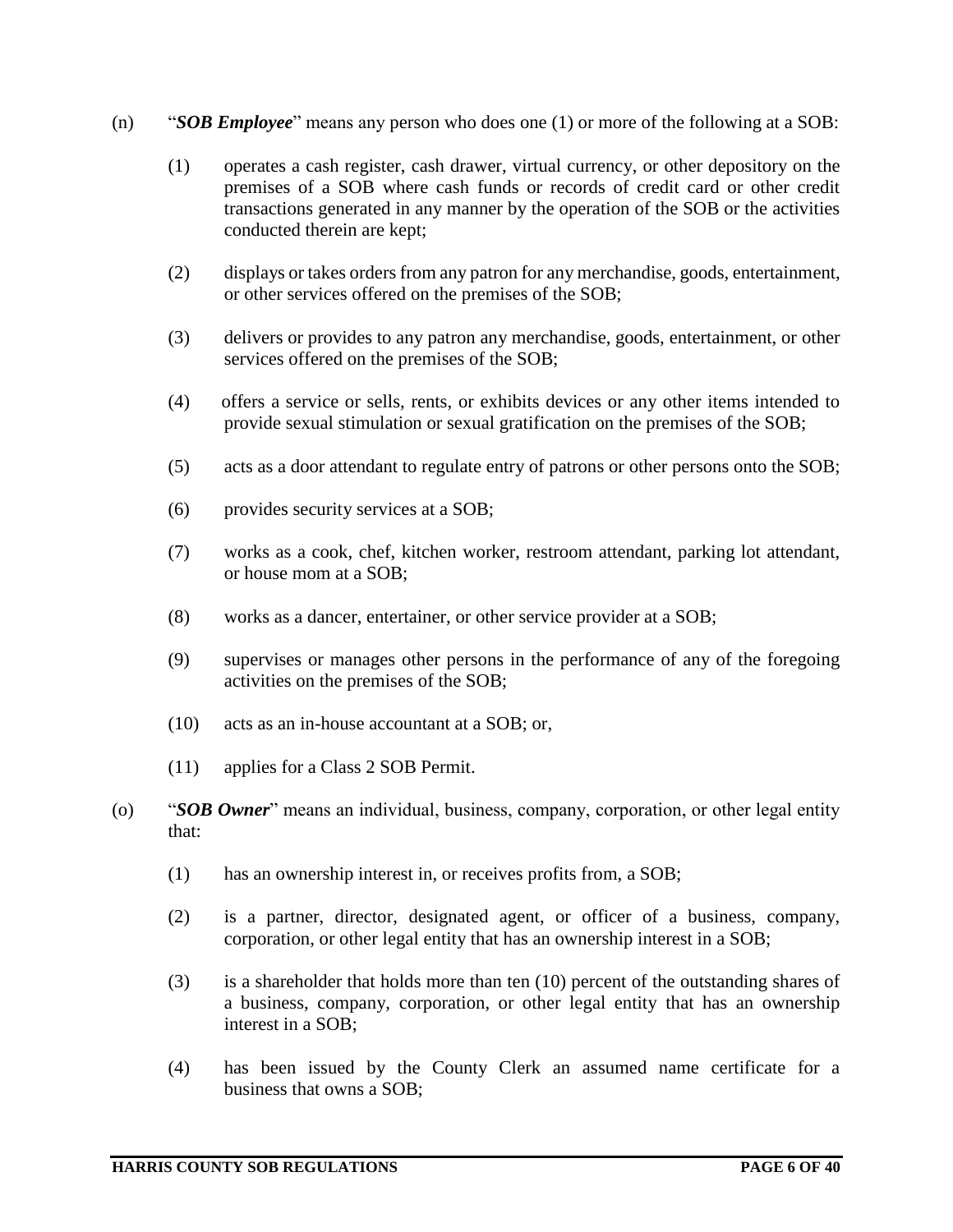- (5) signs a lease for a SOB;
- (6) receives a certificate of occupancy for a SOB;
- (7) pays for advertising for a SOB;
- (8) signs an alarm permit for a SOB;
- (9) opens an account for utilities for a SOB;
- (10) signs for, or applies for, a license issued by the Texas Alcoholic Beverage Commission for a SOB; or,
- (11) applies for a Class 1 SOB Permit.
- (p) "*SOB Permit Administrator*"means the Sheriff of Harris County, the Sheriff's designated agent, or the designated official for a cooperating municipality.
- (q) "*SOB Permit Office*" means the location which has been designated by the SOB Permit Administrator where commercial businesses and/or individuals apply for Class 1 or Class 2 SOB Permit.
- (r) "*Specified Anatomical Areas*" means and includes any of the following:
	- (1) human genitals, pubic region or pubic hair;
	- (2) buttock;
	- (3) areola of the breast; or
	- (4) any combination of the foregoing.
- (s) "*Specified Sexual Activities*" means and includes any of the following:
	- (1) the fondling or other erotic touching of another's or one's own human genitals, pubic region, pubic hair, perineum, buttocks, anus, or female breasts;
	- (2) sex acts, actual or simulated, including intercourse, oral copulation, or sodomy;
	- (3) masturbation, actual or simulated on oneself, or another; or,
	- (4) excretory functions as part of or in connection with any of the activities set forth in (1)-(3) above.
- (t) "*State of Nudity*" or "*Semi-Nude*" means any state of dress which fails to cover a human buttock, anus, genitalia, and/or areola of the breast.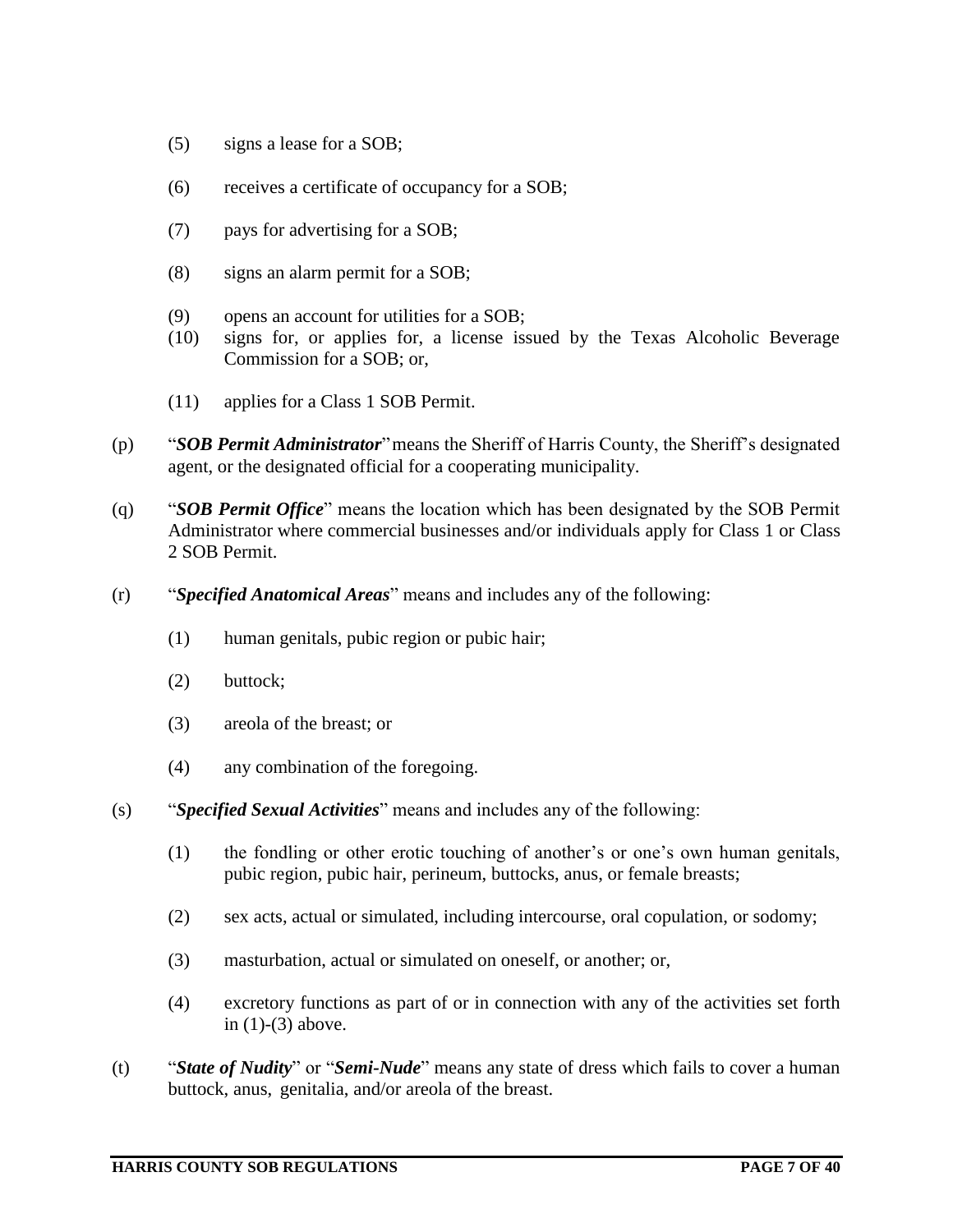# **SECTION 2. CLASS 1 SOB PERMITS.**

## **2.1 APPLICATION.**

- (a) It shall be unlawful for any person, individual, business, company, corporation, or other legal entity to operate a SOB in Harris County―for any period of time―that has not been issued a Class 1 SOB Permit pursuant to these Regulations. Pursuant to Section 243.010(b) of the Local Government Code, a person commits a Class A misdemeanor offense if the person operates a SOB in violation of this Subsection. Pursuant to Section 243.010(a) of the Local Government Code, Harris County may sue in district court for an injunction to prohibit the violation of this Subsection against any SOB Owner, SOB Employee, or against any other person or entity who maintains, owns, uses, is a party to the use, or who owns the real property where the violation or threatened violation of this Subsection is occurring and/or has occurred.
- (b) A complete application shall be filed with the SOB Permit Administrator. The application shall be filed on the form provided by the SOB Permit Administrator. The SOB Permit Administrator shall establish the hours when an application can be submitted.
	- (1) The Applicant(s) shall apply in person.
	- (2) The Applicant(s) shall be the SOB's Owner(s).
	- (3) The SOB Permit Administrator shall provide the fee schedule to the Applicant(s). Pursuant to Section 243.009 of the Local Government Code, the fees must be based on the cost of processing the applications and investigating the applicants.
	- (4) Incomplete applications will result in denial of the application and forfeiture of the application fee.
	- (5) Once a complete application has been received, the SOB Permit Administrator shall conduct up to three (3) inspections of the Applicant(s)' proposed SOB to ensure compliance with these Regulations. The Applicant(s) must be present in person during these inspections. It shall be the responsibility of the Applicant(s) to provide an interpreter if necessary during these inspection(s).
		- (i) After the initial inspection, the Applicant(s) will be informed in writing of what corrections must be made to the proposed SOB in order to comply with these Regulations.
		- (ii) A second inspection will be performed if necessary. The Applicant(s) will again be informed in writing of what corrections must be made to the proposed SOB in order to comply with these Regulations.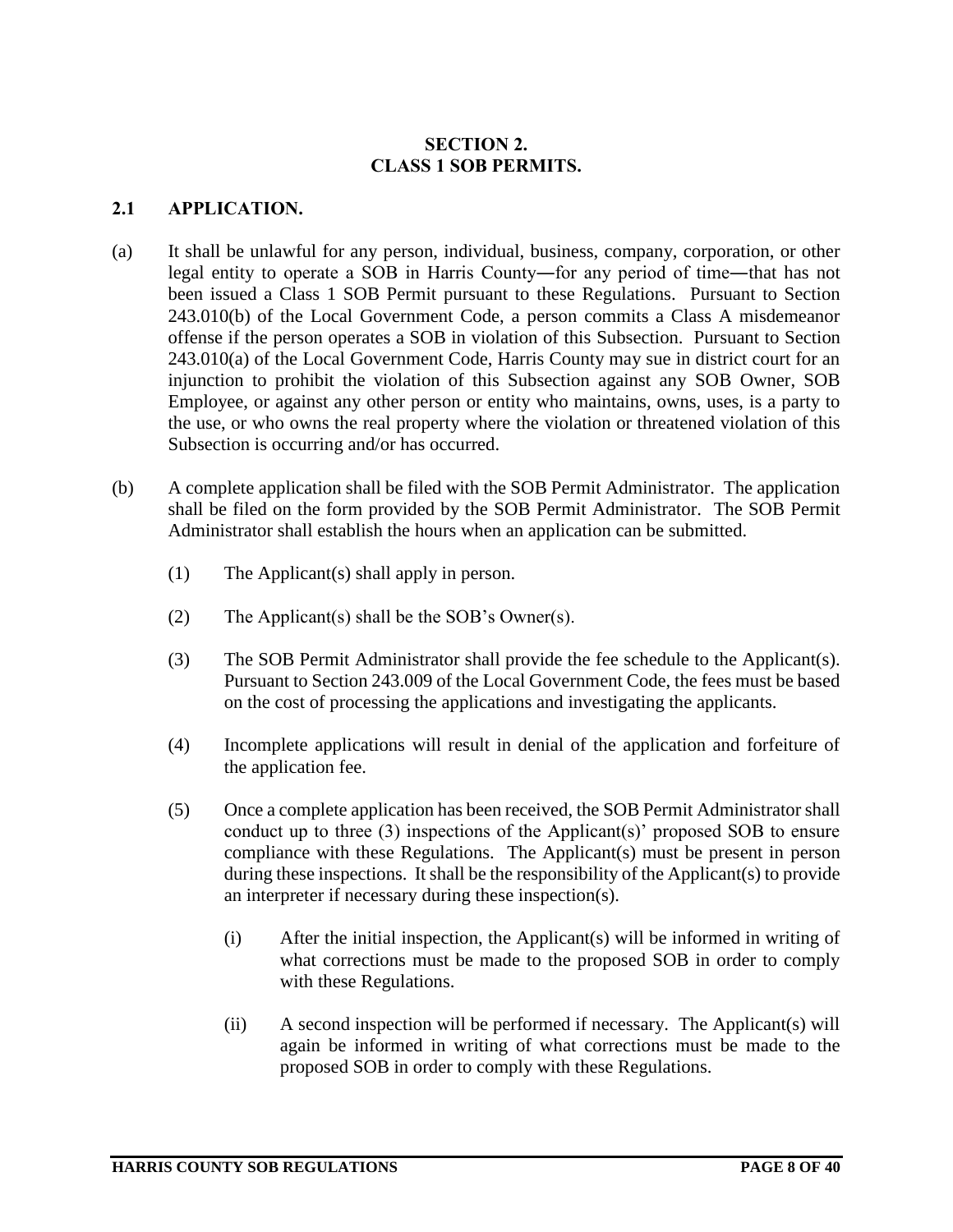- (iii) If after the third and final inspection the Applicant(s)' proposed SOB fails to comply with these Regulations, the SOB Permit Administrator will deny the application.
- (iv) If the proposed SOB passes inspection, the SOB Permit Administrator shall approve the application.
- (6) The Applicant(s) has ninety (90) days from the initial inspection to complete the inspection process. Failure to complete the inspection process within these ninety (90) days shall result in denial of the application. It is the obligation of the Applicant to ensure the process is completed in the requisite ninety (90) days.
- (7) Failure to provide any information required by this Section or a determination by the SOB Permit Administrator that inaccurate, erroneous, or incomplete information has been submitted, shall be grounds for denial of the application.
- (c) In municipalities which have elected to adopt the Harris County SOB Regulations, and where Harris County Commissioners Court has approved an Interlocal Agreement between the municipality and Harris County, the municipality shall designate an entity to receive and process SOB Permit applications. The municipality shall adopt a common operating procedure with requirements and processes reasonably similar to those set out by these Regulations.
- (d) Each complete Class 1 SOB Permit application shall be accompanied by:
	- (1) a current annual fire inspection report from a fire safety official showing compliance with all applicable fire safety codes and with all corrections ordered;
	- (2) a copy of the certificate of occupancy and/or certificate of compliance issued by the appropriate entity for the proposed SOB;
	- (3) a copy of the diagram and/or floorplan to include the designed occupancy load prepared by a licensed architect or engineer and approved by the entity with competent jurisdiction;
	- (4) a copy of the proposed SOB's TABC license(s) and/or permit(s) (if applicable);
	- (5) a true and correct copy of the assumed name certificate filed in the office of the Harris County Clerk, bearing the file mark or stamp that evidences its filing, if the SOB will be operating under an assumed name;
	- (6) a copy of the formative legal documents for the applicable legal entity(s) (e.g., the Articles of Incorporation);
	- (7) a non-refundable application fee (cashier's check or money order only) as determined by the SOB Permit Administrator;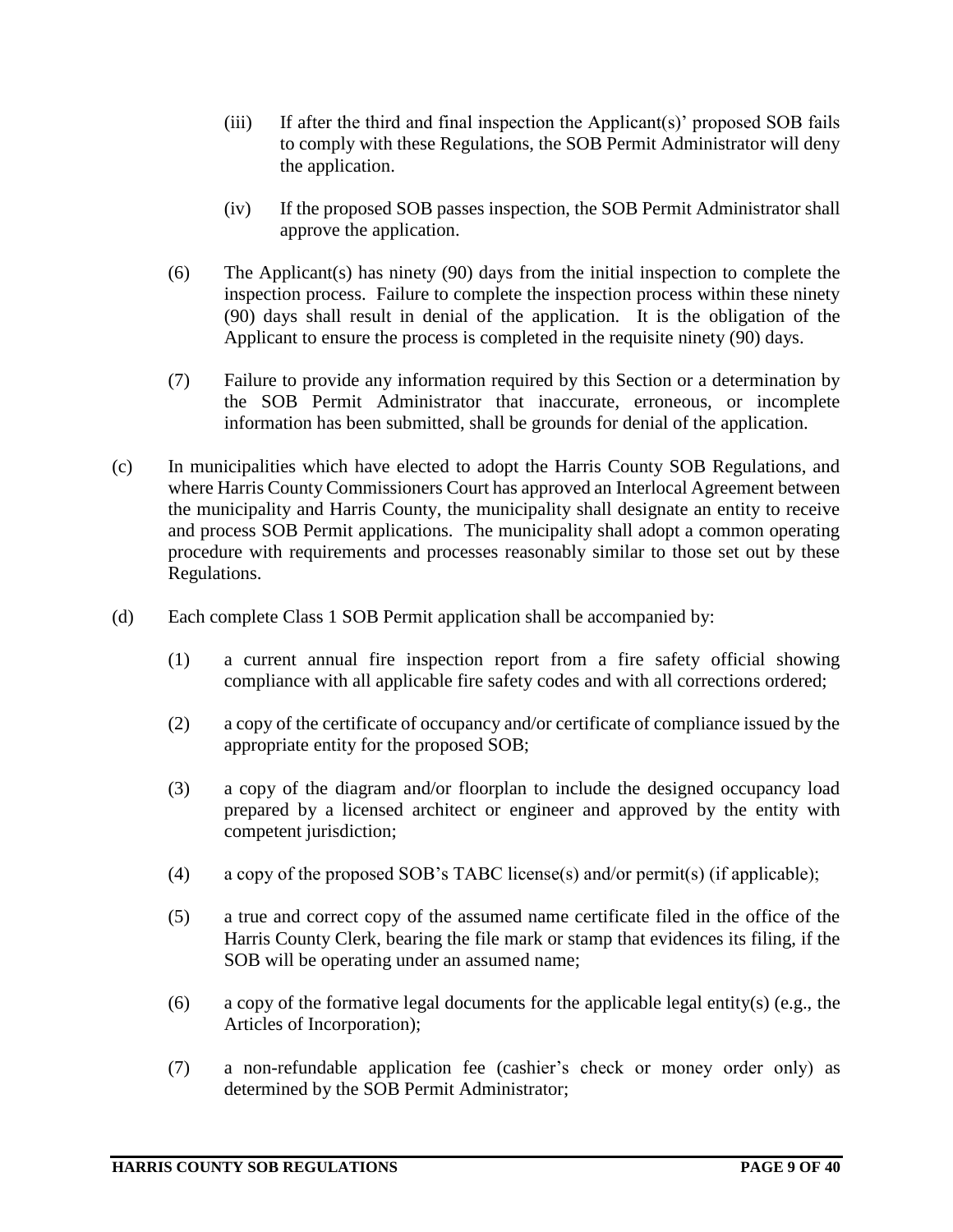- (8) a color photocopy of the Applicant's driver's license or government-issued photo identification;
- (9) proof that the proposed SOB is in compliance with, or exempt from, the applicable distance restriction which are set forth in the applicable Section(s) of these Regulations;
- (10) a complete and accurate list of all SOB Employees along with color photocopies of the individual(s) driver's license or government-issued identification papers;
- (11) proof, as required by Section 3 of these Regulations, that all SOB Owners and/or Employees of the Proposed SOB have applied for a valid Class 2 SOB Permit pursuant to these Regulations;
- (12) a copy of the current and valid lease agreement between the Applicant and the owner of the real property where the proposed SOB is planning to operate from, with the Applicant listed as the owner of the proposed SOB, or proof that the Applicant own the real property where the proposed SOB is planning to operate from; and,
- (13) a certification that all of the contents of the application, and the material presented above, are true and correct under the penalty of Perjury as defined by Section 37.02 of the Texas Penal Code. Additionally, any misrepresentation by the Applicant(s) on his/her application is a third degree felony offense as defined by Section 37.10 of the Texas Penal Code.
- (e) A Class 1 SOB Permit application shall be denied upon failure to produce all documents and information required by Subsection 2.1(d) (1)-(13). Failure to provide proof required by Subsection 2.1(d) (9) will result in denial of the distance exemption required by these Regulations.
- (f) A SOB SHALL NOT OPERATE DURING THE PENDENCY OF THE APPLICATION AND SHALL NOT OPERATE UNTIL THE CLASS 1 SOB PERMIT APPLICATION HAS BEEN APPROVED AND THE CLASS 1 SOB PERMIT ISSUED & DISPLAYED.
- (g) A Class 1 SOB Permit, in accordance with these Regulations, is not transferable, assignable, or divisible, and it is a violation of these Regulations for anyperson to attempt to do so. If ownership of a SOB changes, the SOB shall be deemed unpermitted and the new SOB Owner(s) must reapply and be issued a Class 1 SOB Permit before the SOB may operate.
	- (1) Pursuant to Section 243.010(b) of the Local Government Code, a person commits a Class A misdemeanor offense if the person transfers, assigns, or divides a Class 1 SOB Permit in violation of this Subsection.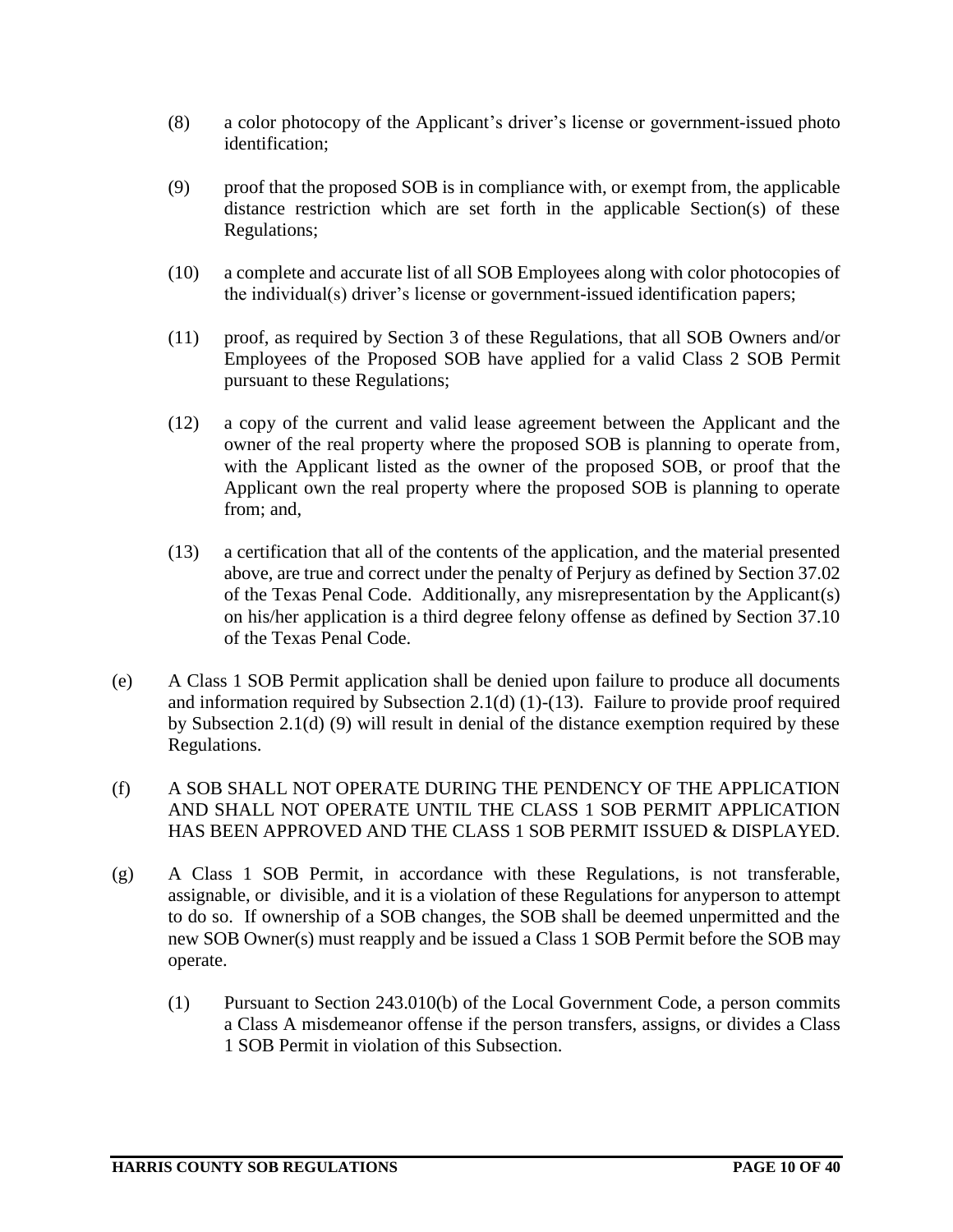(h) Pursuant to Section 243.0075 of the Local Government Code, Applicant(s) seeking a Class 1 SOB Permit for a location not currently licensed or permitted shall, not later than the  $60<sup>th</sup>$ day before the date the application is filed, prominently post an outdoor sign at the location stating that a SOB is intended to be located on the premises and providing the name and business address of the Applicant(s). The sign must be at least 24 by 36 inches in size and must be written in lettering at least two inches in size.

# **2.2 DENIAL OF A CLASS 1 SOB PERMIT.**

- (a) A Class 1 SOB Permit shall be denied upon a finding by the SOB Permit Administrator of any of the following facts:
	- (1) the proposed SOB has violated, or is not in compliance with, any applicable Section or Subsection of these Regulations;
	- (2) the Applicant(s), or if the applicant is a corporation, partnership, limited liability company or other business entity, any officer, director, member, partner or participant required to be identified in the application, has been convicted of, entered a plea of nolo contendere or guilty, received deferred adjudication, or who is currently charged with, any of the following offenses:
		- (i) prostitution, promotion of prostitution, aggravated promotion of prostitution, compelling prostitution, obscenity, sale distribution, or display of harmful material to a minor, sexual performance by child, or possession of child pornography as described by Chapter 43 of the Texas Penal Code;
		- (ii) a criminal offense as described in Chapter 20 of the Texas Penal Code;
		- (iii) a criminal offense as described in Chapter 21 of the Texas Penal Code;
		- (iv) sexual assault or aggravated sexual assault as described in Chapter 22 of the Texas Penal Code;
		- (v) incest, solicitation of a child or harboring a runaway child as described in Chapter 25 of the Texas Penal Code;
		- (vi) gambling, gambling promotion, keeping a gambling place, communicating gambling information, possession of gambling devices or equipment, or possession of gambling paraphernalia as described in Chapter 47 of the Texas Penal Code;
		- (vii) forgery, credit card abuse or commercial bribery as described in a Chapter 32 of the Texas Penal Code;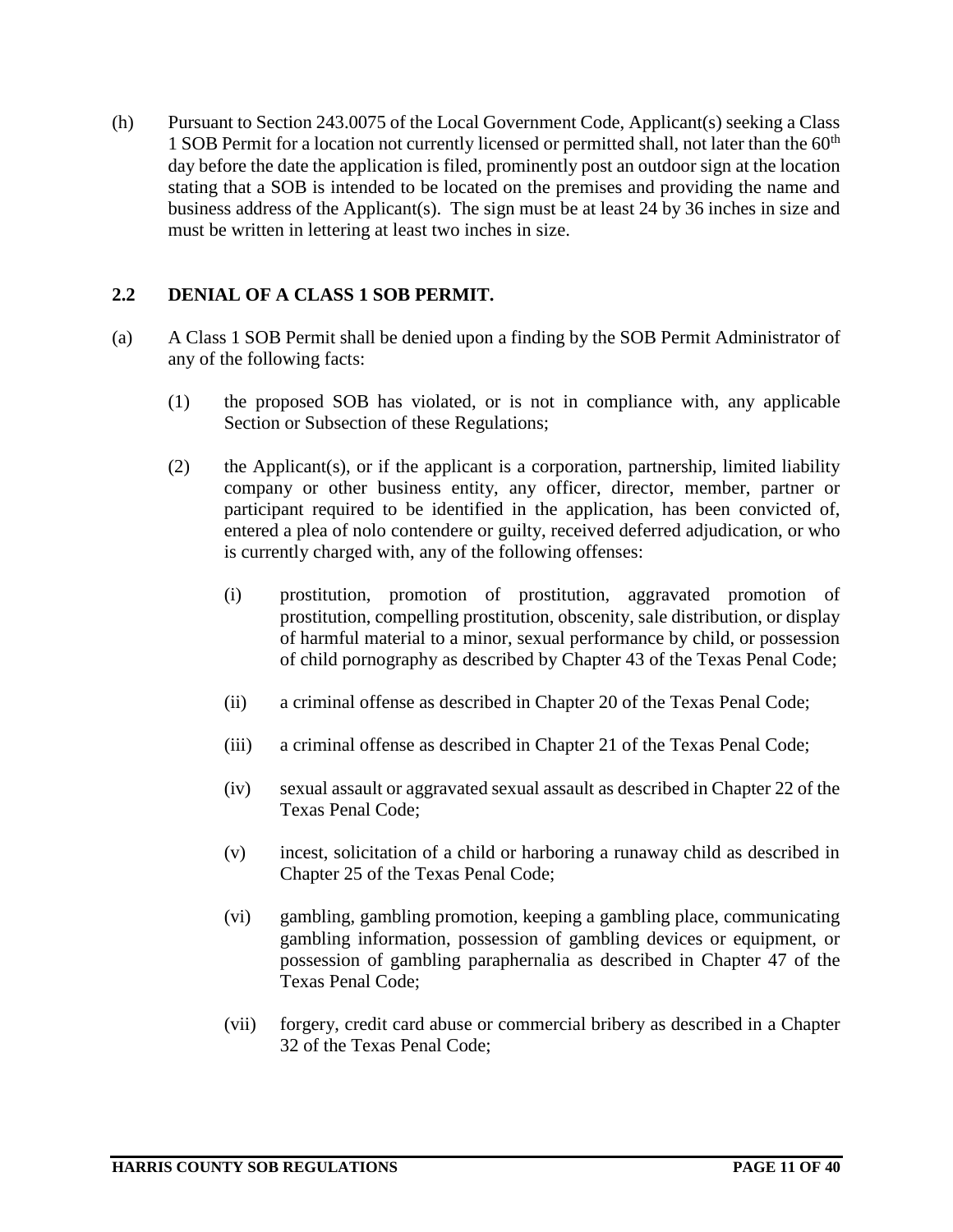- (viii) a criminal offense as described in Chapter 481 Subchapter D of the Health and Safety Code;
- (ix) a criminal offense as described in Chapter 34 of the Texas Penal Code;
- (x) a criminal offense as described in Chapter 352, Subchapter B of the Texas Local Government Code;
- (xi) a violation of Chapter 455 of the Texas Occupations code; or,
- (xii) criminal attempt, conspiracy, or solicitation to commit any of the foregoing offenses; or, any other offense to the laws of another state or of the United States that, if committed in this State, would have been punishable as one or more of the aforementioned offenses; and,
	- A. less than two (2) years has elapsed since the date of the violation, or of the conviction, or of the date of release from confinement imposed by the conviction, whichever is the later date, if the violation or conviction was a misdemeanor offense; or,
	- B. less than five (5) years has elapsed since the date of the violation, or conviction, or the date of release from confinement imposed by the conviction, whichever is the later date, if the violation or conviction was a felony offense.
- (3) the Applicant(s) made a misleading statement in the application for a SOB Permit, provided false, fraudulent, or untruthful information in the application for a SOB Permit, and/or withheld pertinent information in the application for a SOB Permit;
- (4) the Applicant(s) is under eighteen  $(18)$  years of age;
- (5) the Applicant(s) has had a Class 1 or Class 2 SOB Permit denied within the three hundred and sixty-five (365) day period immediately preceding the date the application was filed;
- (6) the Applicant(s) has had a Class 1 or Class 2 SOB Permit revoked within the three hundred and sixty-five (365) day period immediately preceding the date the application was filed;
- (7) the Applicant(s) is delinquent in the payment to the county of taxes, fees, fines, or penalties assessed or imposed regarding the operation of a SOB;
- (8) an application or renewal fee required by these Regulations has not been paid;
- (9) the inspection process was not completed within the ninety (90) day period described in Subsection 2.1 of these Regulations; and/or,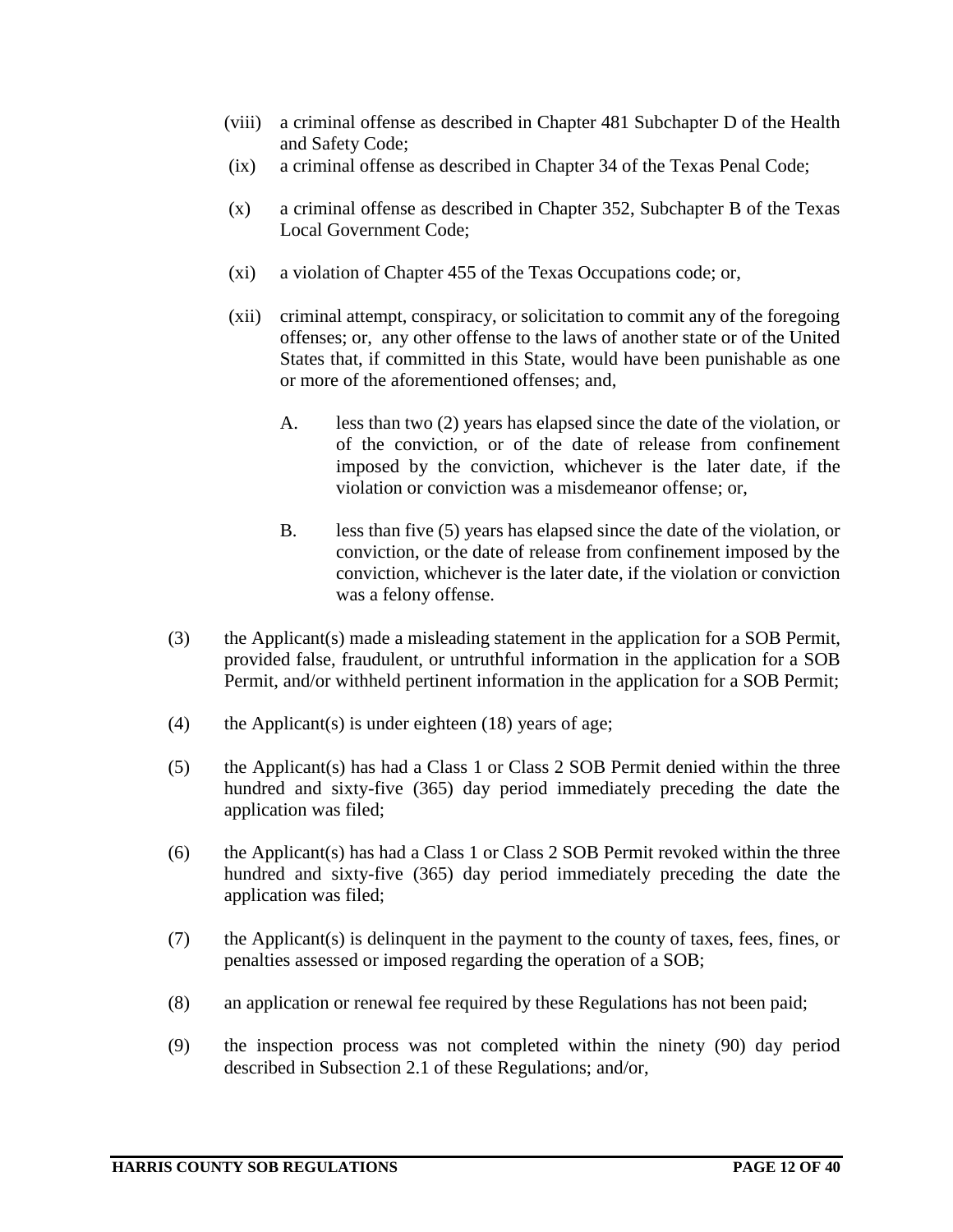- (10) the Applicant(s) has operated any business that has been sued, and judgment entered against the business, pursuant to Chapter 125 of the Texas Civil Practice and Remedies Code within five (5) years immediately preceding the date the application was filed.
- (b) If any of the stated events or conditions providing a basis for denial of a Class 1 SOB Permit have occurred, the SOB Permit Administrator shall document the reason for denial in a denial letter, and provide notice to the Applicant(s) by posting a copy of the denial letter on an entrance door of the SOB within thirty (30) days from the date on which the denial letter was drafted by the SOB Permit Administrator. The denial letter shall provide the reason(s) for the action.

# **2.3 REVOCATION OR SUSPENSION OF A CLASS 1 SOB PERMIT.**

- (a) The Permit Administrator shall have the authority to revoke or suspend a permit for the following reasons:
	- (1) the SOB has violated, or is not in compliance with, any applicable Section or Subsection of these Regulations;
	- (2) the Applicant(s) made a misleading statement in the application for a Class 1 SOB Permit, provided false, fraudulent, or untruthful information in the application for a Class 1 SOB Permit, and/or withheld pertinent information in the application for a Class 1 SOB Permit; or,
	- (3) the Class 1 SOB Permit should not have been issued pursuant to these Regulations.
- (b) If any of the stated events or conditions providing a basis for revocation or suspension of a Class 1 SOB Permit have occurred, the SOB Permit Administrator shall document the violation in a revocation or suspension letter, and provide notice to the SOB Owner(s) by posting a copy of the revocation or suspension letter on an entrance door of the SOB within thirty (30) days from the date on which the revocation or suspension letter was drafted by the SOB Permit Administrator. The revocation or suspension letter shall provide the reason(s) for the action. A revocation or suspension of a Class 1 SOB Permit by the SOB Permit Administrator shall become final on the seventh  $(7<sup>th</sup>)$  day after the revocation or suspension letter is posted on an entrance door of the SOB.

# **2.4 CLASS 1 SOB PERMIT APPEALS.**

(a) If the SOB Permit Administrator denies a Class 1 SOB Permit Application, revokes a Class 1 SOB Permit, or suspends a Class 1 SOB Permit, the Applicant(s) or SOB Owner(s) shall have the opportunity to make a written request for a hearing before a hearing examiner appointed by the Harris County Commissioners Court. The hearing examiner shall not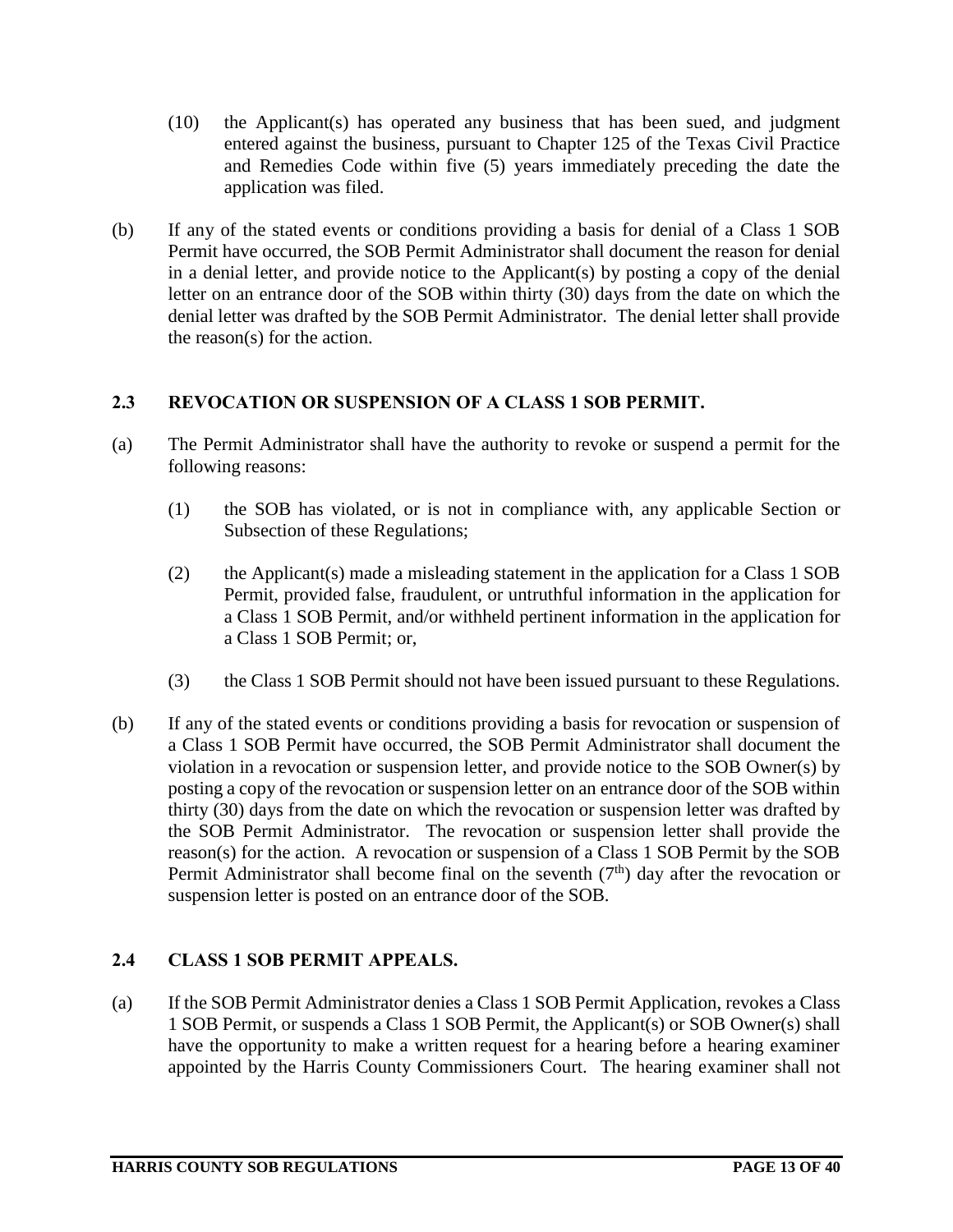have participated in any investigation of the alleged grounds for denial, revocation, or suspension of the Class 1 SOB Permit.

- (b) All requests for hearings must be in writing and delivered to the SOB Permit Administrator within thirty (30) days from the date when the denial, revocation, or suspension letter was posted at an entrance door of the SOB by the SOB Permit Administrator. The Applicant(s) or SOB Owner(s) waive the right to a Class 1 SOB Permit appeal hearing if the request is not timely received by the SOB Permit Administrator.
- (c) The Applicant(s) or SOB Owner(s) shall be provided an opportunity to present evidence, cross-examine witnesses, and be represented by legal counsel. The formal rules of evidence do not apply.
- (d) It shall be the responsibility of the Applicant(s) or SOB Owner(s) to provide a court reporter and an interpreter if necessary for the Class 1 SOB Permit appeal hearings before the hearing examiner.
- (e) The Applicant(s) or SOB Owner(s) shall be present in person at the Class 1 SOB Permit appeal hearings. If the Applicant(s) or SOB Owner(s) are not present in person at the Class 1 SOB Permit appeal hearing, the Class 1 SOB Permit shall be automatically denied or revoked.
- (f) The hearing examiner has the power to uphold or reverse the denial of a Class 1 SOB Permit.
- (g) The hearing examiner has the power to uphold, reverse, or modify the suspension of a Class 1 SOB Permit by ordering a shorter or longer suspension.
- (h) The hearing examiner has the power to uphold, modify or reverse the revocation of a Class 1 SOB Permit and instead order a suspension. However, if the hearing examiner finds that a violation of a particular Section or Subsection of these Regulations has occurred and that the specific violation calls for mandatory revocation, the hearing examiner shall strictly abide by that determination and shall not retroactively modify or change the status of that revocation.
- (i) The decision of the hearing examiner shall be final.
- (j) The hearing examiner shall issue a written order memorializing his/her decision within thirty (30) days from the date of the Class 1 SOB permit appeal hearing. The written order shall be distributed to the Applicant(s) or SOB Owner(s), and SOB Permit Administrator via certified mail or e-mail.
- (k) A SOB SHALL NOT OPERATE DURING THE PENDENCY OF AN APPEAL TO THE HEARING EXAMINER.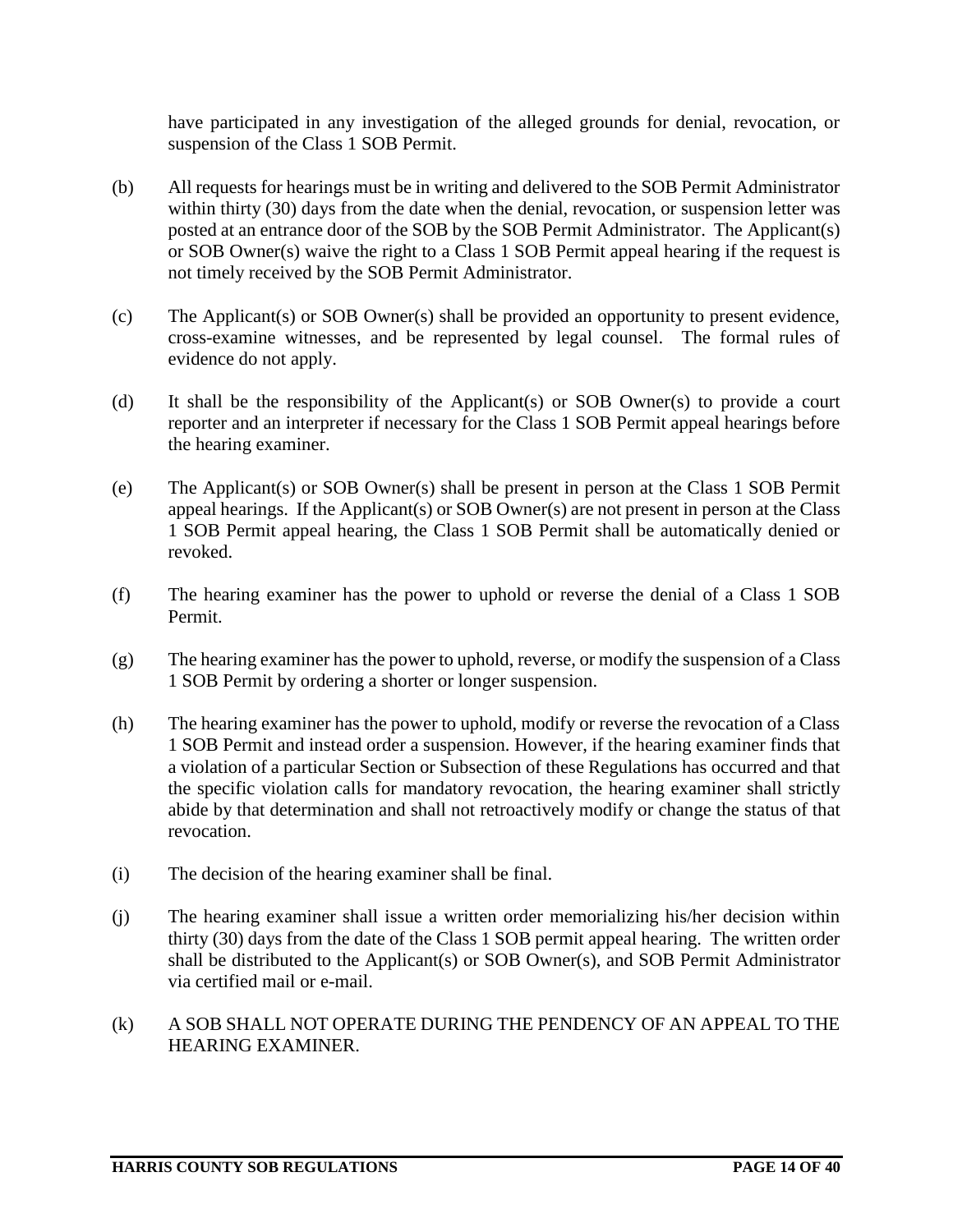# **2.5 DISTRICT COURT APPEALS FOR CLASS 1 SOB PERMITS.**

- (a) On final decision by the hearing examiner, the losing party may appeal the decision by filing a petition in a district court in the county with jurisdiction within thirty (30) days after the date of the decision by the hearing examiner.
- (b) Appeals to the district court shall be governed by the substantial evidence rule defined by Section 2001.174 of the Government Code.
- (c) If the Applicant(s) or SOB Owner(s) appeal to the hearing examiner is successful, the SOB may resume operation and may operate during the pendency of an appeal by the County to the district court. However, if the Applicant(s) or SOB Owner(s) appeal to the hearing examiner is unsuccessful, the SOB may not resume operation and may not operate during the pendency of an appeal by the SOB to the district court.

## **2.6 REAPPLICATION FOR A CLASS 1 SOB PERMIT.**

- (a) After the hearing examiner's final ruling of the denial or revocation of a Class 1 SOB Permit, an Applicant(s) may reapply for a Class 1 SOB Permit after the expiration of three hundred and sixty-five (365) days from the date of the hearing examiner's ruling.
- (b) The application will be considered a new application in regard to the timelines and fee established in Subsection 2.1, and for any applicable distance requirements set forth in these Regulations.

#### **2.7 RENEWAL OF A CLASS 1 SOB PERMIT.**

- (a) A Class 1 SOB Permit may be renewed for the following year starting ninety (90) days before the expiration of the current permit by filing a complete application of a Class 1 SOB Permit and paying the applicable fee set forth in these Regulations.
- (b) A renewal application shall be subject to the same requirements in these Regulations as are required for a Class 1 SOB Permit application. As long as the completed renewal application was submitted within this ninety (90) day period, the previous Class 1 SOB Permit will remain in effect until the SOB Permit Administrator makes a determination in accordance with these Regulations as to whether the Class 1 SOB Permit will be renewed.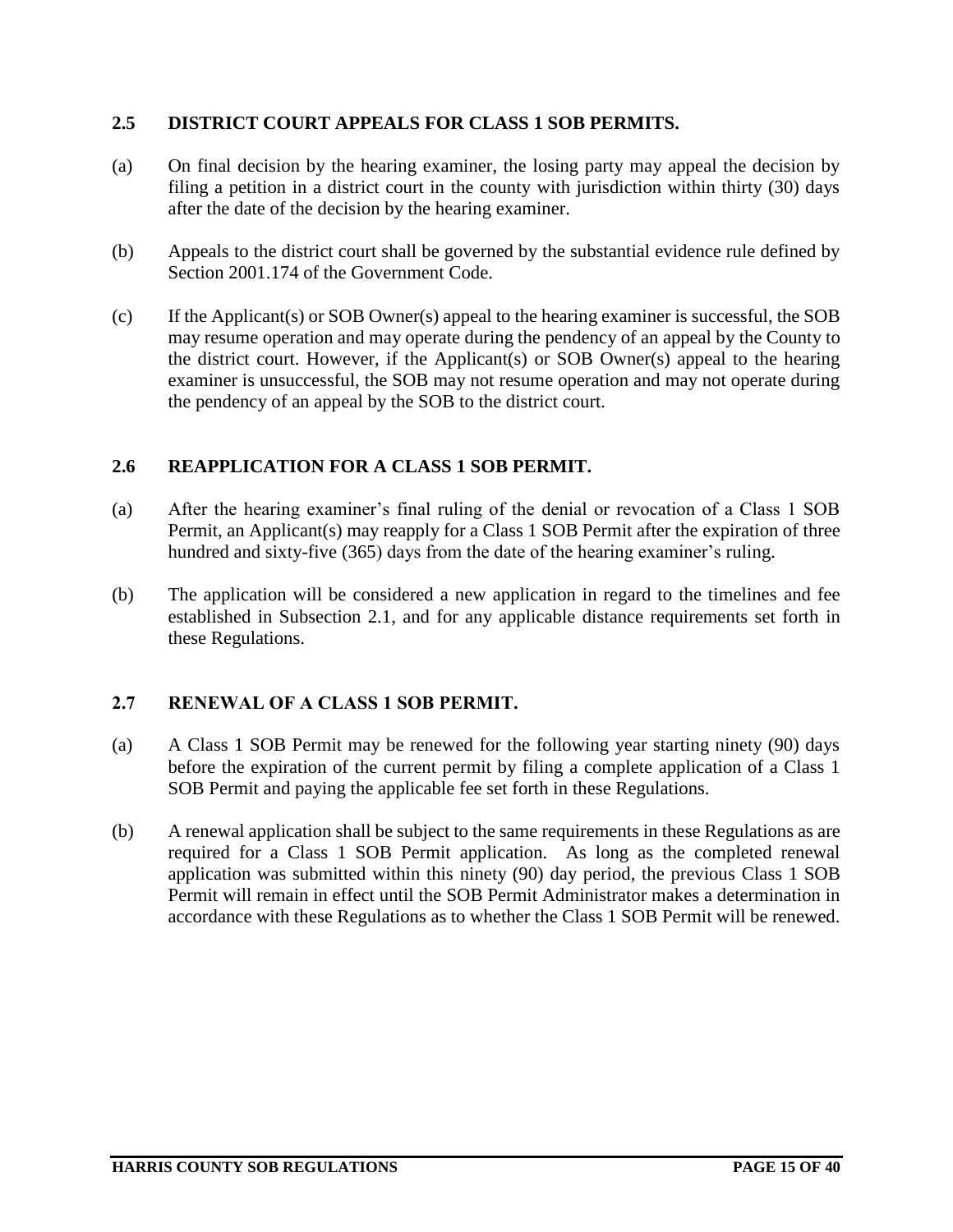## **2.8 CONTENTS OF A CLASS 1 SOB PERMIT.**

- (a) A Class 1 SOB Permit is valid for three hundred and sixty-five (365) days.
- (b) When the application process is complete and the proposed SOB has met all the requirements set forth in these Regulations, the SOB Permit Administrator shall issue the proposed SOB a Class 1 SOB Permit.
- (c) The Class 1 SOB Permit shall contain the following:
	- (1) the date the Permit was issued;
	- (2) the date the Permit expires;
	- (3) the name of the SOB;
	- (4) the type of commercial enterprise the SOB is operating as (e.g., "an Adult Motel");
	- (5) the physical address of the SOB;
	- $(6)$  the name of the SOB Owner(s);
	- (7) indicate what exemptions, if any, the SOB was granted; and,
	- (8) the signature of the SOB Permit Administrator.
- (d) The SOB Permit Administrator shall keep a signed copy of the Class 1 SOB Permit for the SOB Permit Administrator's records.

#### **2.9 CLASS 1 SOB PERMIT DISPLAYED.**

- (a) A SOB shall post and display its current valid Class 1 SOB Permit conspicuously in plain sight in a common area accessible to the public and patrons.
- (b) Pursuant to Section 243.010(b) of the Local Government Code, a person commits a Class A misdemeanor offense if the person operates in violation of this Subsection.
- (c) Pursuant to Section 243.010(a) of the Texas Local Government Code, Harris County may sue in district court for an injunction to prohibit the violation of this Subsection.
- (d) A violation of this Subsection may be grounds for denial, revocation, or suspension of the Class 1 SOB Permit.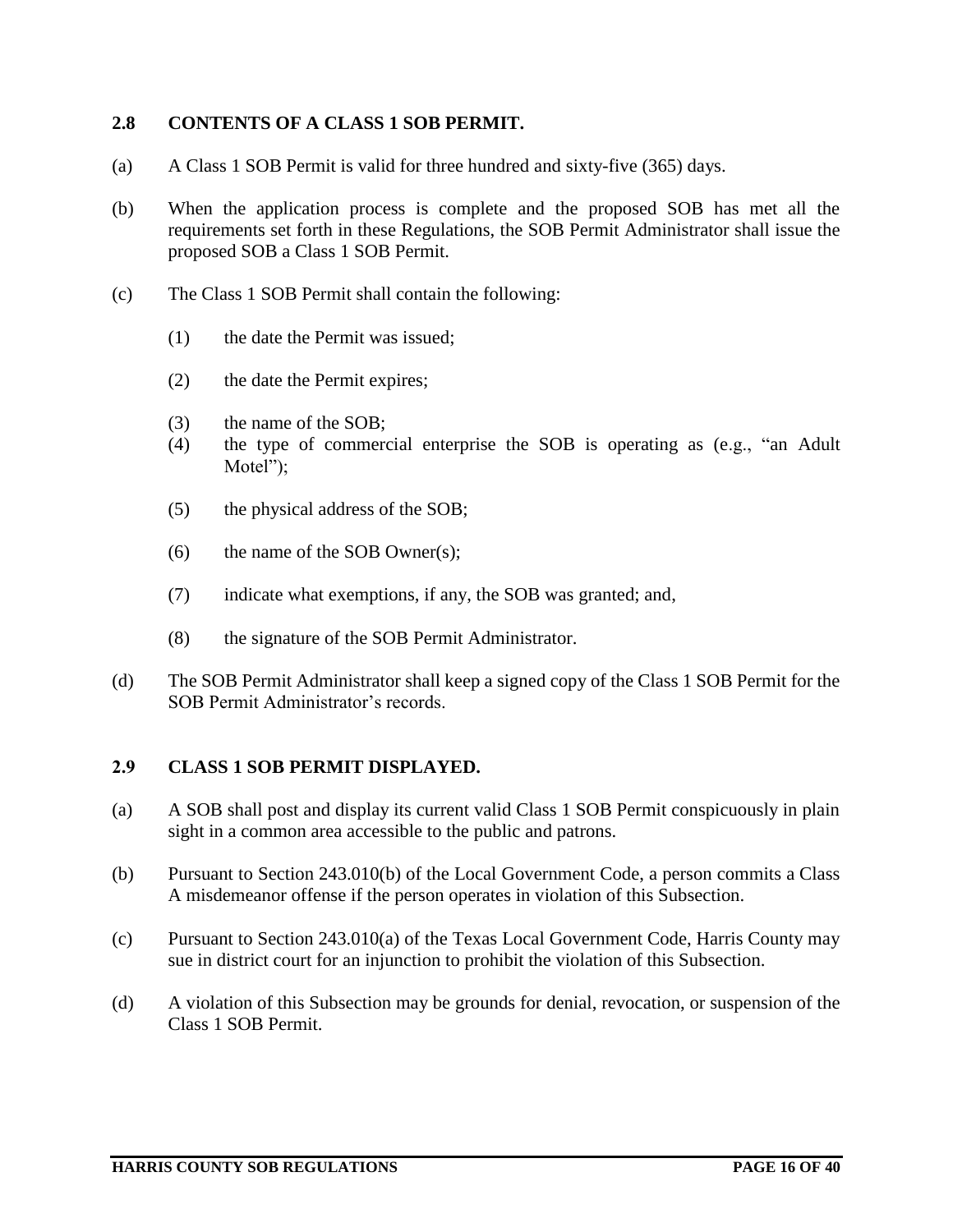## **2.10 DISTANCE RESTRICTIONS.**

- (a) A SOB shall not be located:
	- (1) within 1,500 feet from any existing or planned school, regular place of religious worship, child care facility, and/or residential neighborhood. "Planned" means that steps have been taken toward the facility's or structure's development including but not limited to a Permit received, a plat approved, design work started, a bond received, or an order approved by a governmental entity's governing body; or,
	- (2) within a distance of 2,000 feet from where two (2) or more SOBs are located.
- (b) For the purposes of this Subsection, measurements shall be made in a straight line from the nearest property line upon which the SOB sits to the nearest property line used for the purposes identified in Subsection (a) and Subsection (b) above.
- (c) A SOB are exempt from the distance restrictions upon proof that the Applicant continuously owned and operated the SOB at the same location and under the same name prior to October 23, 2018. If the SOB changes its name, its Owner, and/or adds another Owner after this date, or if the Class 1 SOB Permit is suspended or revoked, or if the Class 1 SOB Permit is denied renewal, or if the Class 1 SOB Permit is allowed to lapse, the SOB will be considered a new SOB and will not be exempt from the distance requirements outlined in this Subsection. All applications claiming a distance exemption under this Subsection must be submitted on or before December 31, 2018.
- (d) Pursuant to Section 243.010(b) of the Local Government Code, a person commits a Class A misdemeanor offense if the person operates in violation of this Subsection.
- (e) Pursuant to Section 243.010(a) of the Texas Local Government Code, Harris County may sue in district court for an injunction to prohibit the violation of this Subsection.
- (f) Any violation of this Subsection shall result in mandatory denial or revocation of the Class 1 SOB Permit.

## **2.11 CONDUCT OF EMPLOYEES, INDEPENDENT CONTRACTORS, AND/OR CUSTOMERS.**

- (a) It shall be unlawful for the owner, operator or any agent or employee of a SOB to knowingly allow or permit any person to engage in specified sexual activities or to use the devices set out in Section 7.1(a)(2), within the SOB. This prohibition does not apply to an "Adult Motel" as defined in these regulations.
- (b) Pursuant to Section 243.010(b) of the Texas Local Government Code, a person commits a Class A misdemeanor offense if the person operates in violation of this Subsection.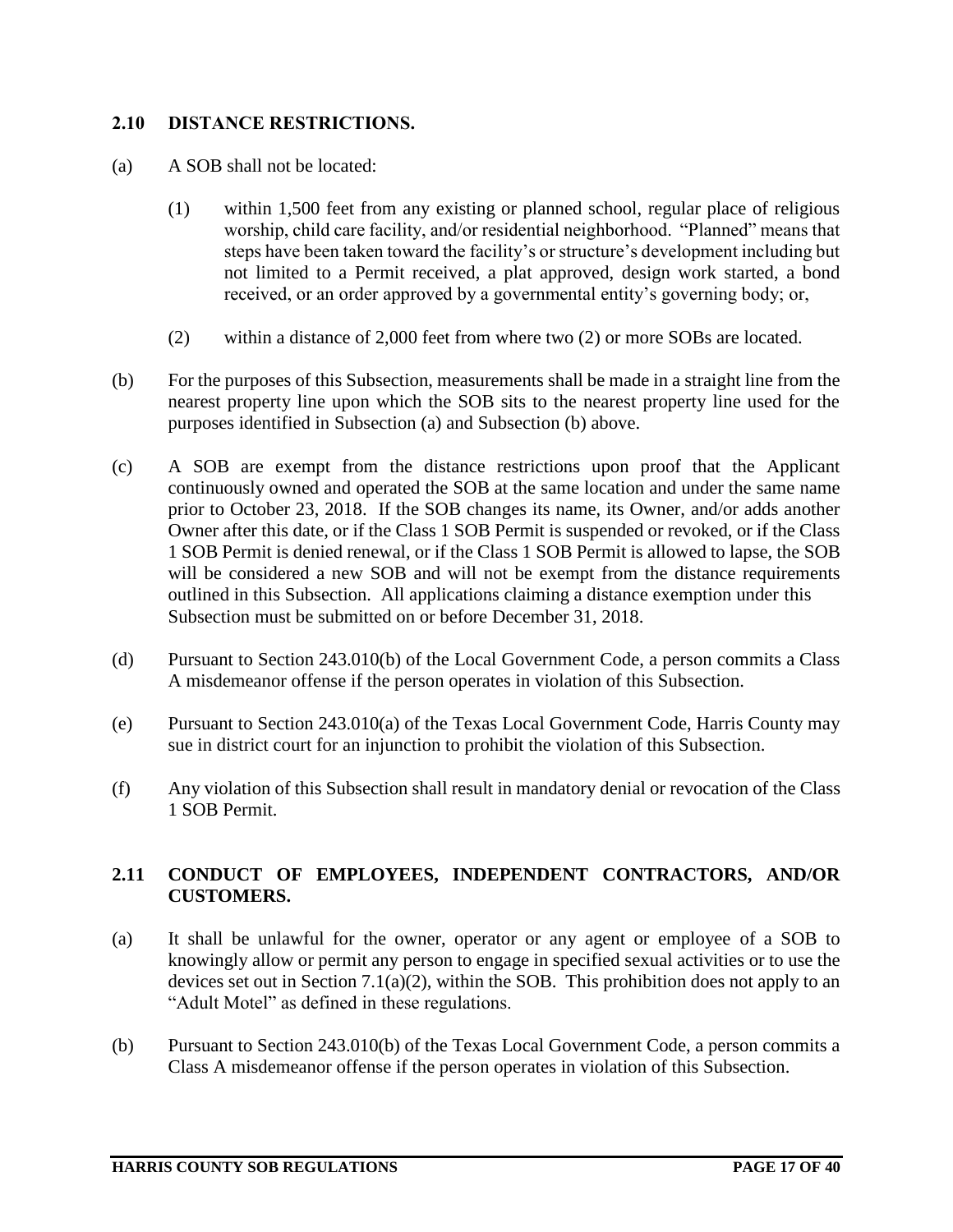- (c) Pursuant to Section 243.010(a) of the Texas Local Government Code, Harris County may sue in district court for an injunction to prohibit the violation of this Subsection.
- (d) Any violation of this Subsection shall be grounds for mandatory denial or revocation of the Class 1 SOB Permit.

## **2.12 INSPECTION BY LAW ENFORCEMENT.**

- (a) Peace Officers and Fire Safety Officials are authorized to inspect a SOB to ensure compliance with these Regulations. A Class 1 SOB Permit issued pursuant to these Regulations gives Peace Officers and Fire Safety Officials implied consent to enter and to inspect any SOB for violations of these Regulations.
- (b) It shall be unlawful for an SOB to exclude, prohibit or prevent any Peace Officer or Fire Marshal Official from conducting an inspection authorized by these Regulations.
- (c) Pursuant to Section 243.010(b) of the Local Government Code, a person commits a Class A misdemeanor offense if the person operates in violation of this Subsection.
- (d) Pursuant to Section 243.010(a) of the Texas Local Government Code, Harris County may sue in district court for an injunction to prohibit the violation of this Subsection.
- (e) Any violation of this Subsection shall result in mandatory denial or revocation of an Adult Motel's Class 1 SOB Permit.

#### **2.13 AGE REQUIREMENTS.**

- (a) It shall be unlawful for any individual(s) under the age of eighteen (18) to be on the premises of an SOB during business hours.
- (b) Pursuant to Section 243.010(b) of the Local Government Code, a person commits a Class A misdemeanor offense if the person operates in violation of this Subsection.
- (c) Pursuant to Section 243.010(a) of the Texas Local Government Code, Harris County may sue in district court for an injunction to prohibit the violation of this Subsection.
- (d) Any violation of this Subsection shall result in mandatory denial orrevocation of the Class 1 SOB Permit.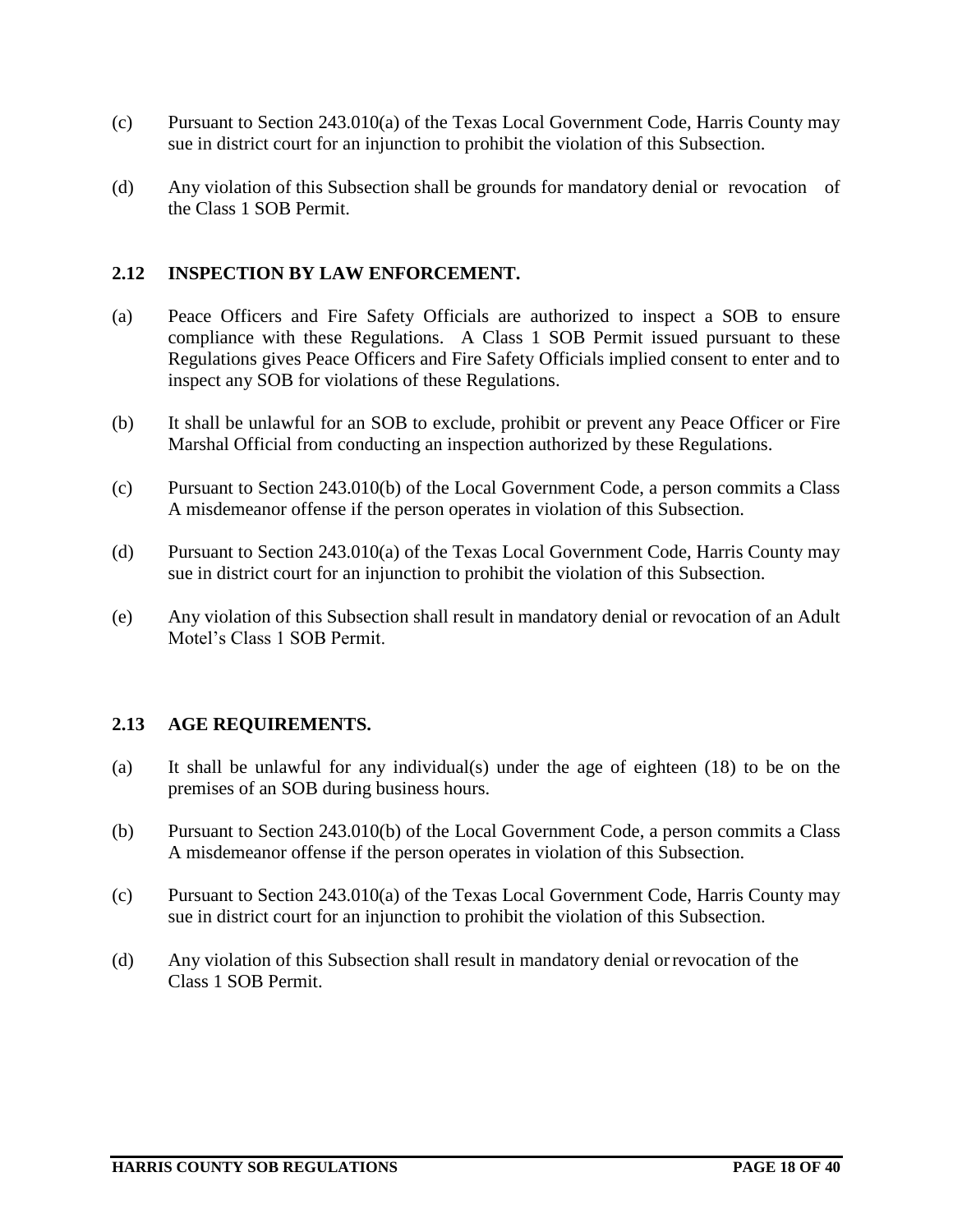## **2.14 PROHIBITED CONDUCT.**

- (a) A SOB shall prevent and/or abate the following activities from occurring on the premises:
	- (1) prostitution, promotion of prostitution, or aggravated promotion of prostitution as defined by the Texas Penal Code;
	- (2) compelling prostitution as defined by the Texas Penal Code;
	- (3) employing a minor at a sexually oriented business as defined by Section 243.002 of the Local Government Code;
	- (4) trafficking of person(s) as described by Section 20A.02 of the Texas Penal Code; and/or,
	- (5) sexual conduct or performance by a child as described by Section 43.25 of the Texas Penal Code.
- (b) If three or more of the offenses listed in Subsection 2.14(a)(1)-(5) occur on the premises of the SOB within a period of 365 days, it shall constitute a violation of this subsection.
- (c) Pursuant to Section 243.010(a) of the Texas Local Government Code, Harris County may sue in district court for an injunction to prohibit the violation of this Subsection.
- (d) Any violation of this Subsection shall result in mandatory denial or revocation of the Class 1 SOB Permit.

#### **2.15 PROHIBITED EMPLOYMENT.**

- (a) Sexually Oriented Businesses are prohibited from employing and/or contracting with any individual who has been convicted of, entered a plea of nolo contendere or guilty, received deferred adjudication, or who is currently charged with any of the following offenses:
	- (1) prostitution, promotion of prostitution, aggravated promotion of prostitution, compelling prostitution, obscenity, sale distribution, or display of harmful material to a minor, sexual performance by child, or possession of child pornography as described by Chapter 43 of the Texas Penal Code;
	- (2) a criminal offense as described in Chapter 20 of the Texas Penal Code;
	- (3) a criminal offense as described in Chapter 21 of the Texas Penal Code;
	- (4) sexual assault or aggravated sexual assault as described in Chapter 22 of the Texas Penal Code;
	- (5) incest, solicitation of a child or harboring a runaway child as described in Chapter 25 of the Texas Penal Code;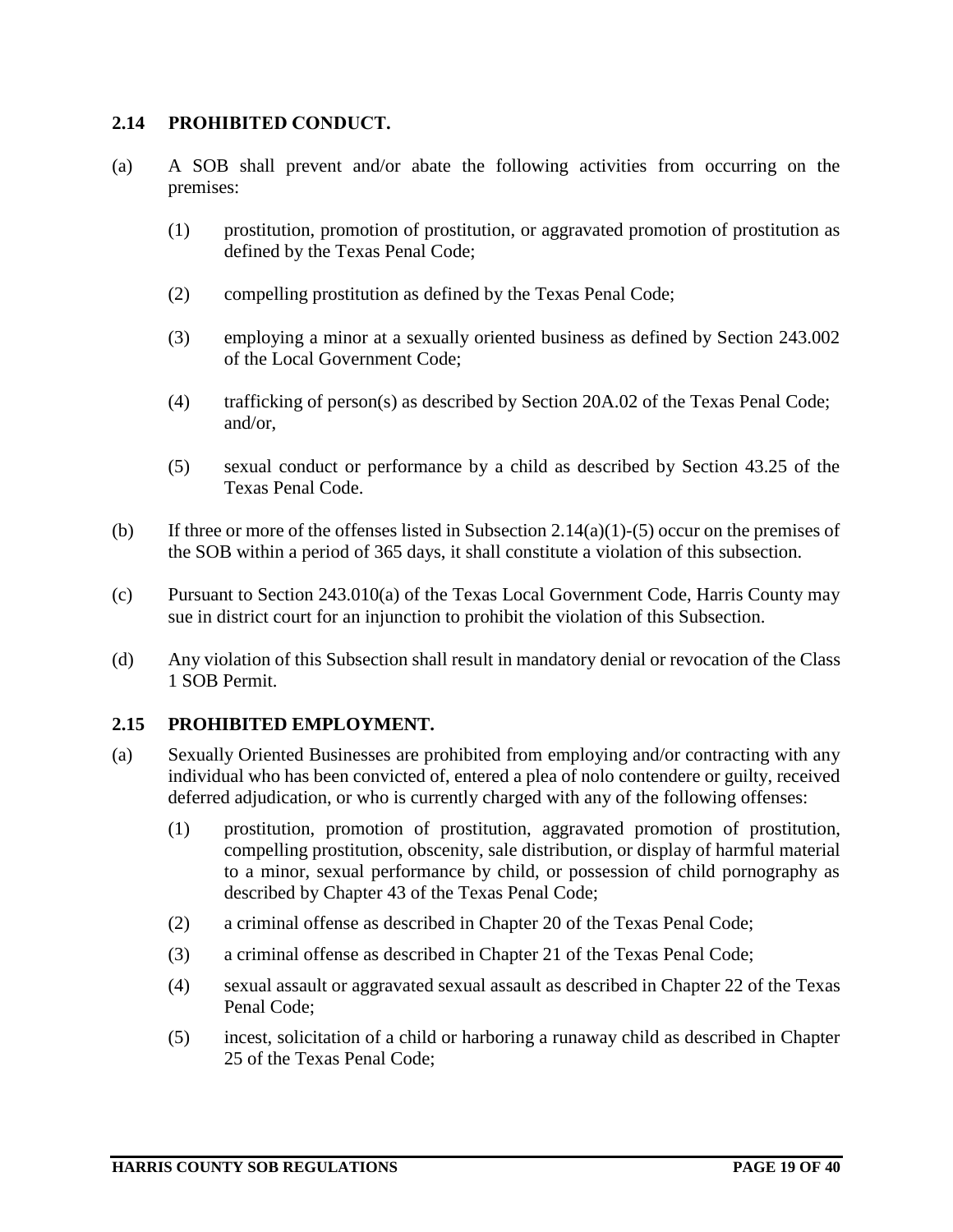- (6) gambling, gambling promotion, keeping a gambling place, communicating gambling information, possession of gambling devices or equipment, or possession of gambling paraphernalia as described in Chapter 47 of the Texas Penal Code;
- (7) forgery, credit card abuse or commercial bribery as described in a Chapter 32 of the Texas Penal Code;
- (8) a criminal offense as described in Chapter 481 Subchapter D of the Health and Safety Code;
- (9) a criminal offense as described in Chapter 34 of the Texas Penal Code;
- (10) a criminal offense as described in Chapter 352, Subchapter B of the Texas Local Government Code;
- (11) a violation of Chapter 455 of the Texas Occupations code; or,
- (12) criminal attempt, conspiracy, or solicitation to commit any of the foregoing offenses; or, any other offense to the laws of another state or of the United States that, if committed in this State, would have been punishable as one or more of the aforementioned offenses; and,
	- (i) less than two (2) years has elapsed since the date of the violation, or of the conviction, or of the date of release from confinement imposed by the conviction, whichever is the later date, if the violation or conviction was a misdemeanor offense; or,
	- (ii) less than five (5) years has elapsed since the date of the violation, or conviction, or the date of release from confinement imposed by the conviction, whichever is the later date, if the violation or conviction was a felony offense.
- (b) Pursuant to Section 243.010(b) of the Local Government Code, a person commits a Class A misdemeanor offense if the person operates in violation of this Subsection.
- (c) Pursuant to Section 243.010(a) of the Texas Local Government Code, Harris County may sue in district court for an injunction to prohibit the violation of this Subsection.
- (d) A violation of this Subsection shall be grounds for mandatory denial or revocation of the Class 1 SOB Permit.

# **2.16 POSTING HUMAN TRAFFICING INFORMATION**

- (a) Each SOB shall have the duty to post a sign containing educational information regarding human trafficking including the National Human Trafficking Hotline: 1(888)373-7888.
- (b) The signs must be posted at eye level adjacent to each entrance, in each public restroom and in any employee dressing room or breakroom.
- (c) The signs shall be obtained from the SOB Permit Administrator.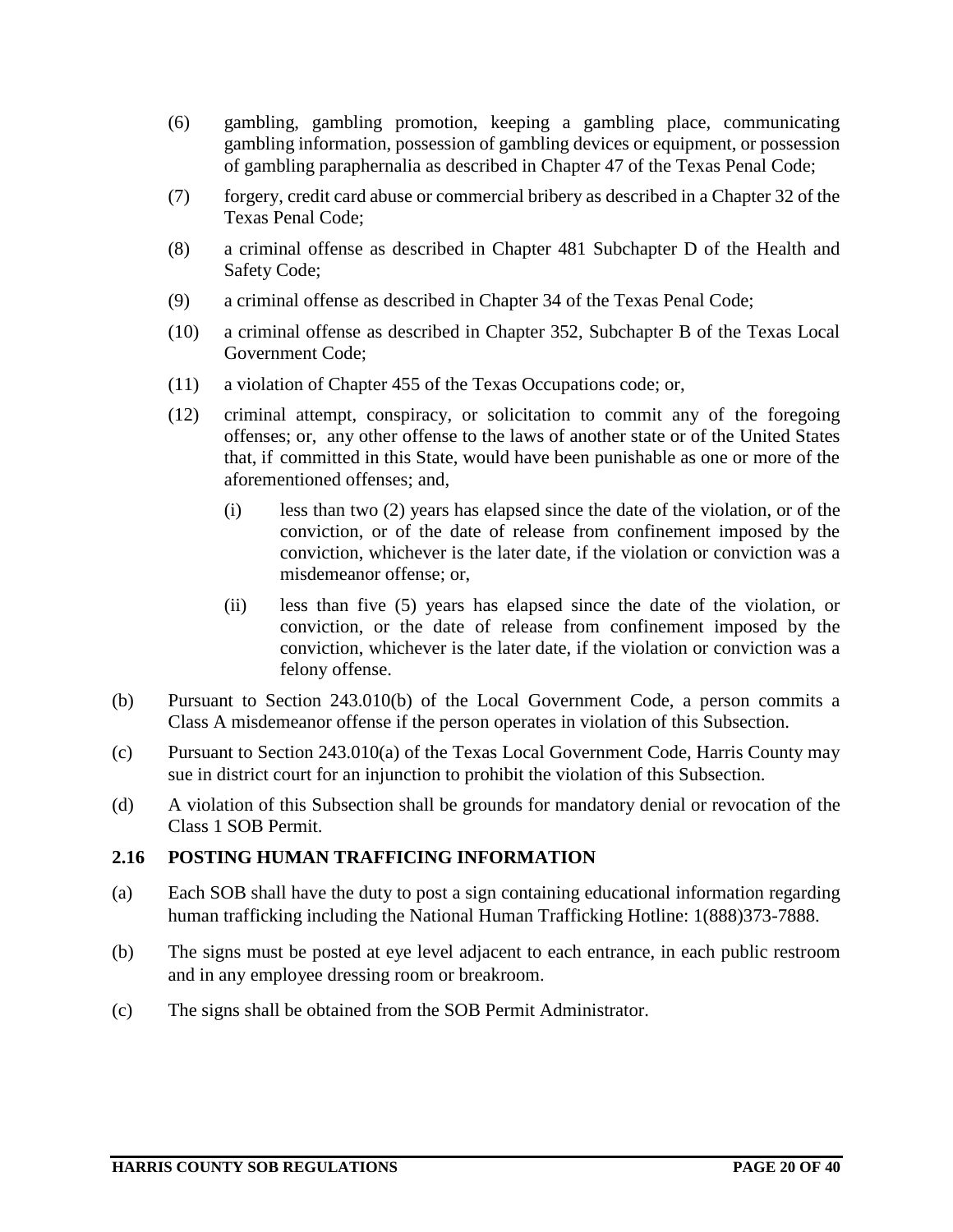## **SECTION 3. CLASS 2 SOB PERMITS.**

## **3.1 APPLICATION.**

- (a) It shall be unlawful for any person who has not been issued a Class 2 SOB permit pursuant to these Regulations to engage in any of the activities outlined in Subsection 1.4(n) (1)- (11) or 1.4(o) (1)-(11) in a SOB located in Harris County, regardless of whether that SOB has been issued a Class 1 SOB Permit pursuant to these Regulations.
- (b) Pursuant to Section 243.010(b) of the Local Government Code, a person commits a Class A misdemeanor offense if the person engages in any of the activities outlined in Subsection  $1.4(n)$  (1)-(11) or 1.4(o) (1)-(11) in a SOB located in Harris County without being issued a Class 2 SOB Permit pursuant to these Regulations.
- (c) Pursuant to Section 243.010(a) of the Texas Local Government Code, Harris County may sue in district court for an injunction to prohibit the violation of this Subsection.
- (d) A complete application shall be filed with the SOB Permit Administrator. The application shall be filed on the form provided by the SOB Permit Administrator. The SOB Permit Administrator shall establish the hours when an application can be submitted.
	- (1) The Applicant shall apply in person.
	- (2) The Applicant shall be a SOB Owner and/or Employee.
	- (3) The SOB Permit Administrator shall provide the fee schedule to the Applicant. Pursuant to Section 243.009 of the Local Government Code, the fees must be based on the cost of processing the applications and investigating the applicants.
	- (4) Incomplete applications will result in denial of the application and forfeiture of the application fee.
- (e) Each complete Class 2 SOB Permit Application shall be accompanied by:
	- (1) a color copy of the Applicant's driver's license or government-issued photo identification;
	- (2) a color copy of the Applicant's social security card;
	- (3) a certification stating the Applicant has not violated, or been convicted of, any offense listed in Subsection 2.2(a)(2); and,
	- (4) a valid mailing address and e-mail address.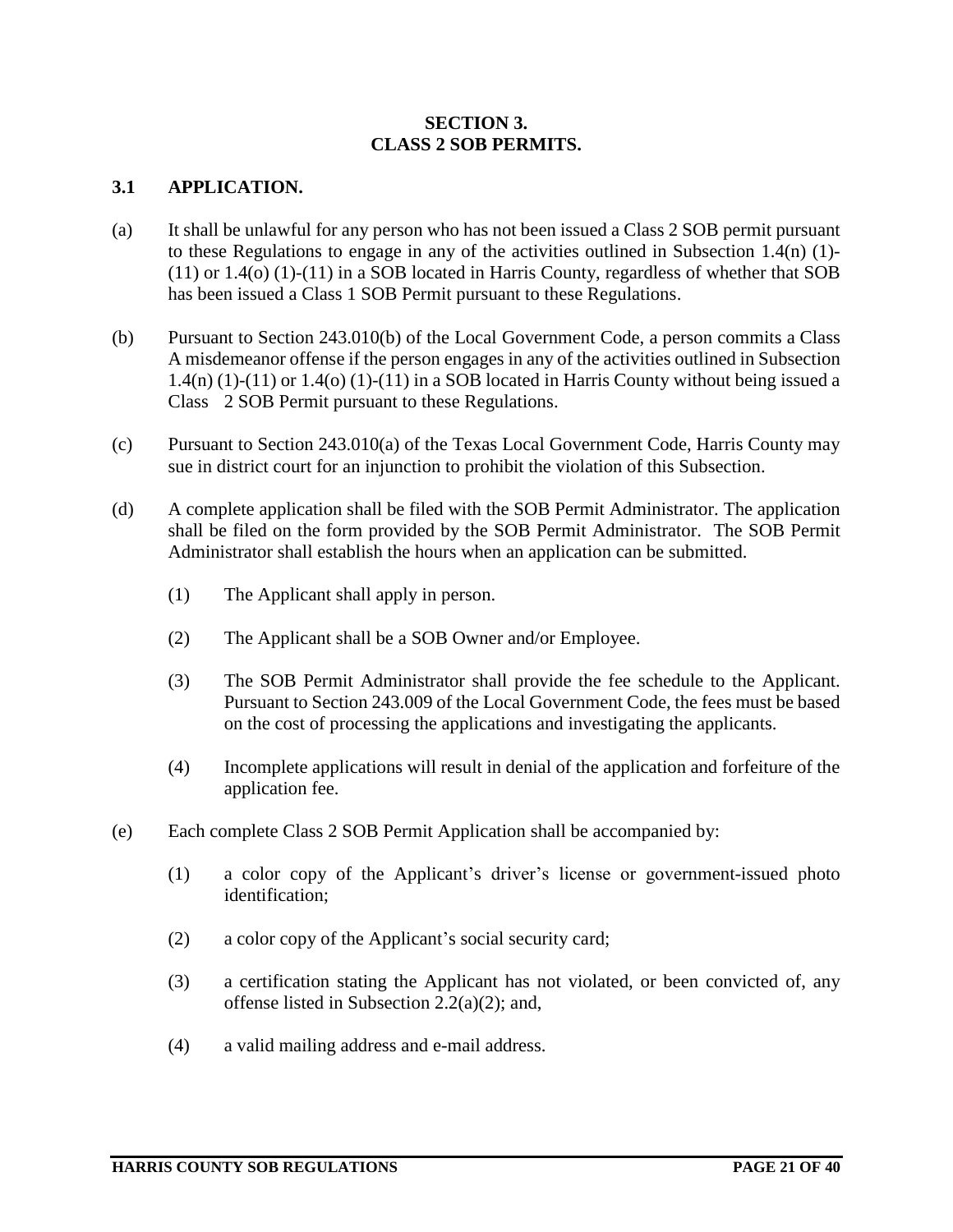- (f) A Class 2 SOB Permit application shall be denied upon failure to produce all documents and information required by Subsection 3.1(e) (1)-(4).
- (g) A SOB OWNER AND/OR EMPLOYEE SHALL NOT WORK AT A SOB DURING THE PENDENCY OF THEIR APPLICATION AND SHALL WORK ONLY IF THEIR CLASS 2 SOB PERMIT APPLICATION HAS BEEN APPROVED AND THE CLASS 2 SOB PERMIT ISSUED.
- (h) Class 2 SOB Permit, in accordance with these Regulations, is not transferable, assignable, or divisible, and it is a violation of these Regulations for any person to attempt to do so.
	- (1) Pursuant to Section 243.010(b) of the Local Government Code, a person commits a Class A misdemeanor offense if the person transfers, assigns, or divides a Class 2 SOB Permit in violation of this Subsection 3.2(a) (1)-(2).

## **3.2 DENIAL OF A CLASS 2 SOB PERMIT.**

- (a) A Class 2 SOB Permit shall be denied upon a finding by the SOB Permit Administrator of any of the following:
	- (1) the Applicant has violated, or is not in compliance with, any applicable Section or Subsection of these Regulations;
	- (2) the Applicant has been convicted of, entered a plea of nolo contendere or guilty, received deferred adjudication, or who is currently charged with, any of the following offenses:
		- (i) prostitution, promotion of prostitution, aggravated promotion of prostitution, compelling prostitution, obscenity, sale distribution, or display of harmful material to a minor, sexual performance by child, or possession of child pornography as described by Chapter 43 of the Texas Penal Code;
		- (ii) a criminal offense as described in Chapter 20 of the Texas Penal Code;
		- (iii) a criminal offense as described in Chapter 21 of the Texas Penal Code;
		- (iv) sexual assault or aggravated sexual assault as described in Chapter 22 of the Texas Penal Code;
		- (v) incest, solicitation of a child or harboring a runaway child as described in Chapter 25 of the Texas Penal Code;
		- (vi) gambling, gambling promotion, keeping a gambling place, communicating gambling information, possession of gambling devices or equipment, or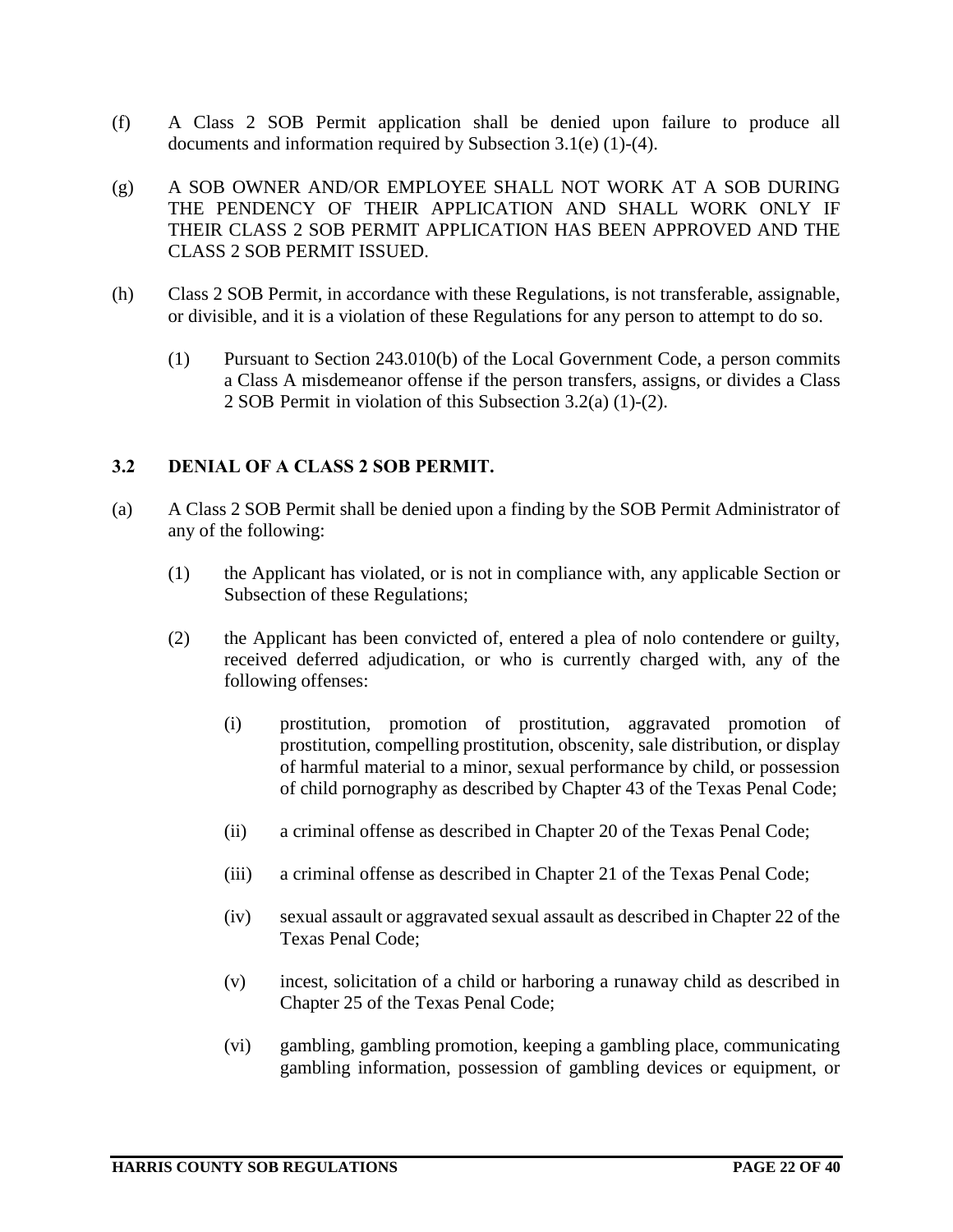possession of gambling paraphernalia as described in Chapter 47 of the Texas Penal Code;

- (vii) forgery, credit card abuse or commercial bribery as described in a Chapter 32 of the Texas Penal Code;
- (viii) a criminal offense as described in Chapter 481 Subchapter D of the Health and Safety Code;
- (ix) a criminal offense as described in Chapter 34 of the Texas Penal Code;
- (x) a criminal offense as described in Chapter 352, Subchapter B of the Texas Local Government Code;
- (xi) a violation of Chapter 455 of the Texas Occupations code; or,
- (xii) criminal attempt, conspiracy, or solicitation to commit any of the foregoing offenses; or, any other offense to the laws of another state or of the United States that, if committed in this State, would have been punishable as one or more of the aforementioned offenses; and,
	- A. less than two (2) years has elapsed since the date of the violation, or of the conviction, or of the date of release from confinement imposed by the conviction, whichever is the later date, if the violation or conviction was a misdemeanor offense; or,
	- B. less than five (5) years has elapsed since the date of the violation, or conviction, or the date of release from confinement imposed by the conviction, whichever is the later date, if the violation or conviction was a felony offense.
- (3) the Applicant made a misleading statement in the application for a Class 2 SOB Permit, provided false, fraudulent, or untruthful information in the application for a Class 2 SOB Permit, and/or withheld pertinent information in the application for a Class 2 SOB Permit;
- (4) the Applicant is under eighteen (18) years of age;
- (5) the Applicant has had a Class 1 or Class 2 SOB Permit denied within the three hundred and sixty-five (365) day period immediately preceding the date the application was filed;
- (6) the Applicant has had a Class 1 or Class 2 SOB Permit revoked within the three hundred and sixty-five (365) day period immediately preceding the date the application was filed;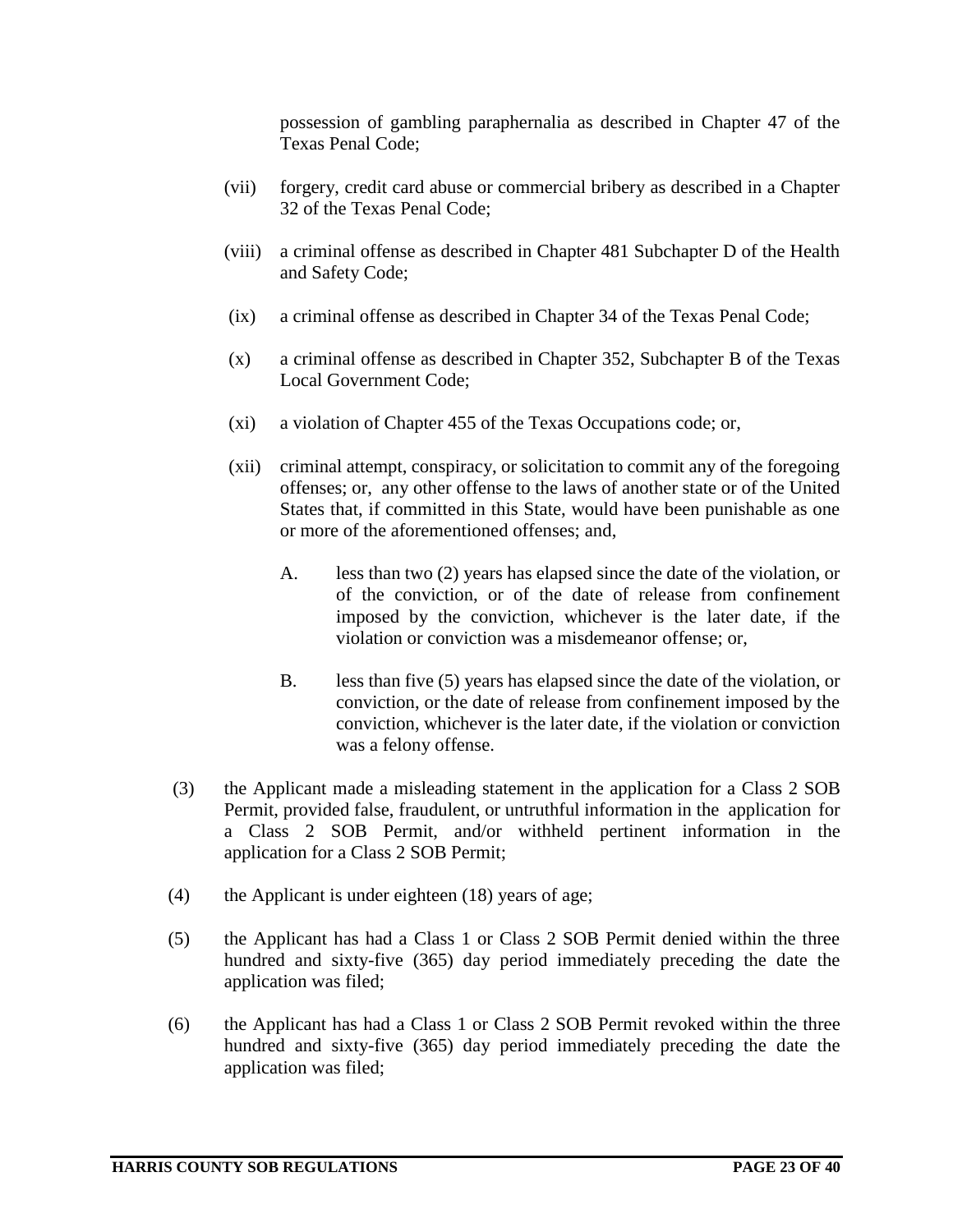- (7) the Applicant has been sued pursuant to Chapter 125 of the Texas Civil Practice and Remedies Code within five (5) years immediately preceding the date the application was filed; or,
- (8) an application or renewal fee required by these Regulations has not been paid.
- (b) If any of the stated events or conditions providing a basis for denial of a Class 2 SOB Permit have occurred, the SOB Permit Administrator shall document the reason for denial in a denial letter, and provide notice the Applicant(s) by certified mail or e-mail within thirty (30) days from the date on which the denial letter was drafted by the SOB Permit Administrator. The denial letter shall provide the reason(s) for the action.

# **3.3 REVOCATION OR SUSPENSION OF A CLASS 2 SOB PERMIT.**

- (a) A Class 2 SOB Permit shall be revoked or suspended upon a finding by the SOB Permit Administrator of any of the following facts:
	- (1) a SOB Owner or Employee has violated, or is not in compliance with, any applicable Section or Subsection of these Regulations;
	- (2) a SOB Owner or Employee failed to display on his/her person at all times while on the premises of a SOB, a current valid Class 2 SOB Permit issued pursuant to these Regulations;
	- (3) a SOB Owner or Employee violated any of the offense described in Subsection 3.2(a) (2) of these Regulations;
	- (4) a SOB Owner or Employee is found to be on the premises of a SOB in Harris County, and providing services to that SOB, without a Class 2 Permit for that location;
	- (5) a SOB Owner or Employee made a misleading statement in the application for a Class 2 SOB Permit, provided false, fraudulent, or untruthful information in the application for a Class 2 SOB Permit, and/or withheld pertinent information in the application for a Class 2 SOB Permit; or,
	- (6) the Class 2 SOB Permit should not have been issued pursuant to these Regulations.
- (b) If a SOB Owner or SOB Employee is found to be in violation of 3.3(a), revocation of his/her Class 2 SOB Permit is mandatory.
- (c) If any of the stated events or conditions providing a basis for revocation or suspension of a Class 2 SOB Permit have occurred, the SOB Permit Administrator shall document the violation in a revocation or suspension letter, and provide notice the SOB Owner or SOB Employee via certified mail or e-mail within thirty (30) days from the date on which the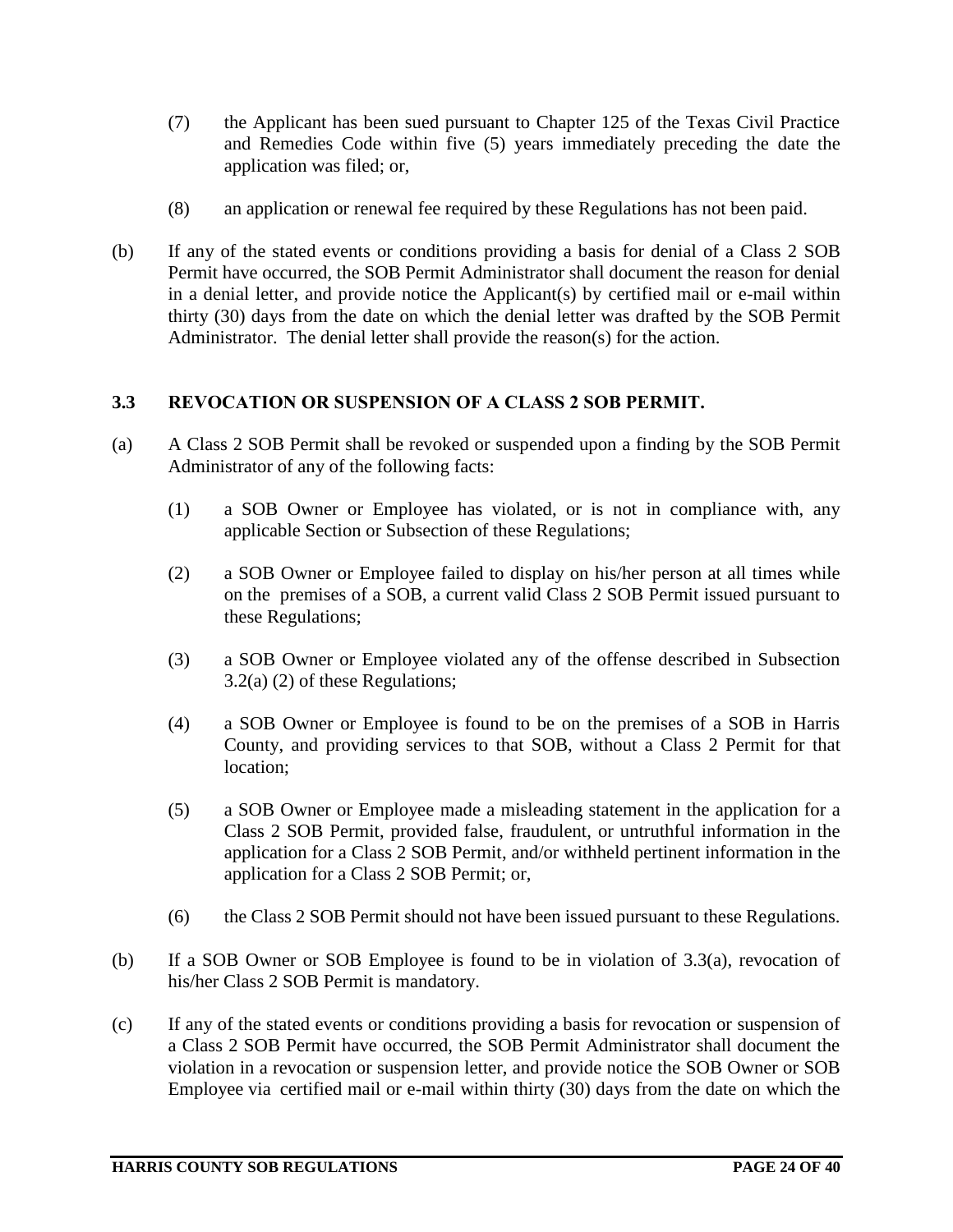revocation or suspension letter was drafted by the SOB Permit Administrator. The revocation or suspension letter shall provide the reason(s) for the action. A revocation or suspension of a Class 2 SOB Permit by the SOB Permit Administrator shall become final on the seventh  $(7<sup>th</sup>)$  day after the revocation or suspension letter is mailed via certified mail.

# **3.4 CLASS 2 SOB PERMIT APPEALS.**

- (a) If the SOB Permit Administrator denies a Class 2 SOB Permit Application, revokes a Class 2 SOB Permit, or suspends a Class 2 SOB Permit, the Applicant or SOB Owner/Employees shall have the opportunity to make a written request for a hearing before a hearing examiner appointed by the Harris County Commissioners Court. The hearing examiner shall not have participated in any investigation of the alleged grounds for denial, revocation, or suspension of the Class 2 SOB Permit.
- (b) All requests for hearings shall be in writing and delivered to the SOB Permit Administrator within thirty (30) days from the date when the denial, revocation, or suspension letter was transmitted by the SOB Permit Administrator. The Applicant or SOB Owner/Employees waives the right to a Class 2 SOB Permit appeal hearing if the request is not timely received by the SOB Permit Administrator.
- (c) The Applicant or SOB Owner/Employee shall be provided an opportunity to present evidence, cross-examine witnesses, and be represented by legal counsel. The formal rules of evidence do not apply.
- (d) It shall be the responsibility of the Applicant or SOB Owner/Employee to provide a court reporter and an interpreter if necessary for the Class 2 SOB Permit appeal hearings before the hearing examiner.
- (e) The Applicant or SOB Owner/Employee shall be present in person at the Class 2 SOB Permit appeal hearings. If the Applicant or SOB Owner/Employee is not present in person at the Class 2 SOB Permit appeal hearing, the denial or revocation of the Class 2 SOB Permit shall be automatically upheld.
- (f) The hearing examiner has the power to uphold or reverse the denial of a Class 2 SOB Permit.
- (g) The hearing examiner has the power to uphold, reverse, or modify the suspension of a Class 2 SOB Permit by ordering a shorter or longer suspension.
- (h) The hearing examiner has the power to uphold, modify or reverse the revocation of a Class 2 SOB Permit and instead order a suspension. However, if the hearing examiner finds that a violation of a particular Section or Subsection of these Regulations has occurred and that the specific violation calls for mandatory revocation, the hearing examiner shall strictly abide by that determination and shall not retroactively modify or change the status of that revocation.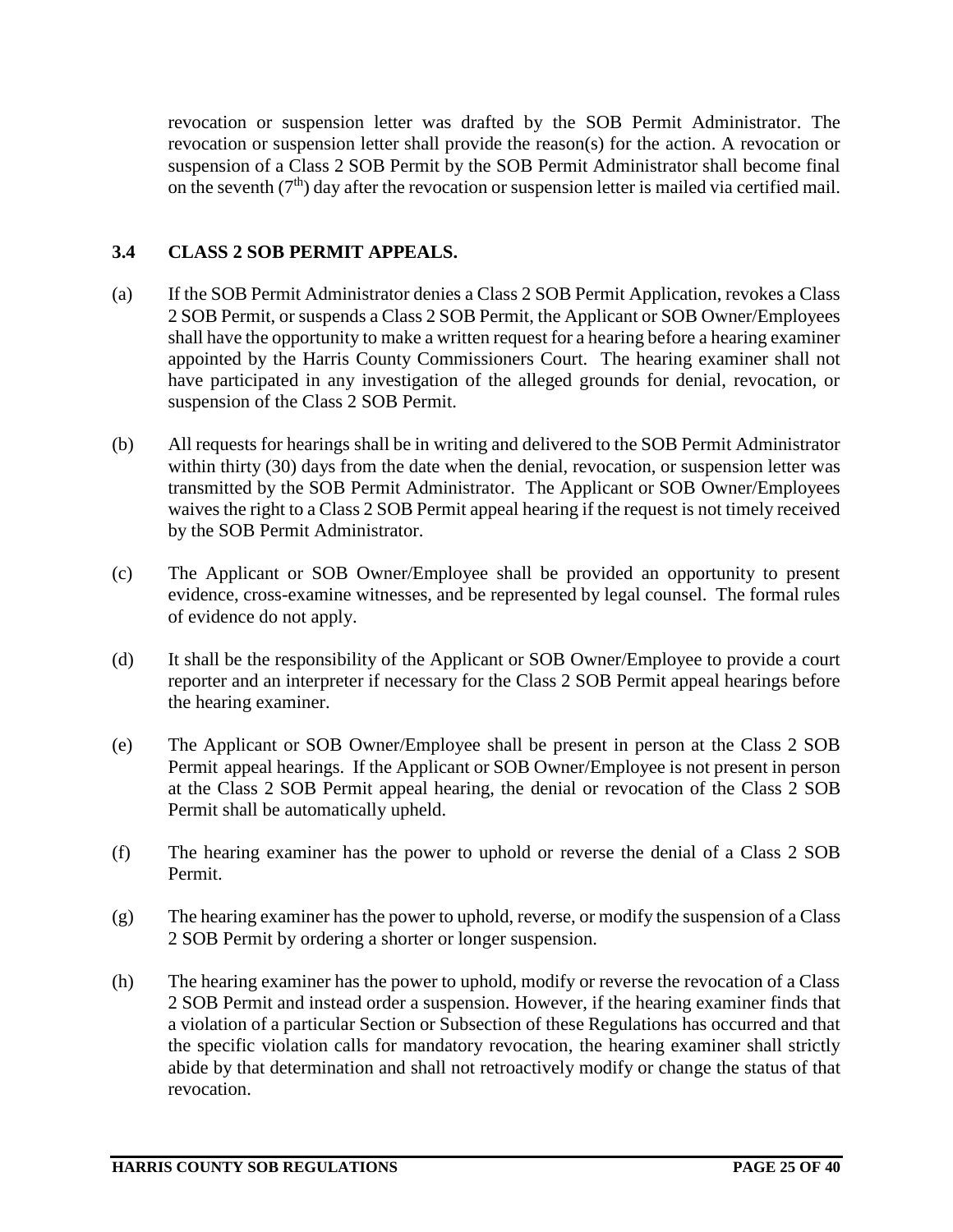- (i) The decision of the hearing examiner shall be final.
- (j) The hearing examiner shall issue a written order memorializing his/her decision within thirty (30) days from the date of the Class 2 SOB permit appeal hearing. The written order shall be distributed to the Applicant or SOB Employee, and SOB Permit Administrator via certified mail or email.
- (k) AN APPLICANT OR SOB OWNER/EMPLOYEE SHALL NOT WORK AT ANY SOB DURING THE PENDENCY OF AN APPEAL TO THE HEARING EXAMINER.

## **3.5 DISTRICT COURT APPEALS FOR CLASS 2 SOB PERMITS.**

- (a) On final decision by the hearing examiner, the losing party may appeal the decision by filing a petition in a district court in the county with jurisdiction within thirty (30) days after the date of the decision by the hearing examiner.
- (b) Appeals to the district court shall be governed by the substantial evidence rule defined by Section 2001.174 of the Government Code.
- (c) If the Applicant or SOB Owner/Employee appeal to the hearing examiner is successful, he/she may resume employment and may work at a SOB in Harris County during the pendency of an appeal to the district court.
- (d) An Applicant or SOB Owner/Employee may not work at a SOB in Harris County pending an appeal to the district court for denial of a Class 2 SOB Permit.
- (e) An Applicant or SOB Owner/Employee may not work at a SOB in Harris County pending an appeal to the district court for revocation of a Class 2 SOB Permit.
- (f) An Applicant or SOB Owner/Employee can resume employment pending an appeal to the district court for suspension of Class 2 SOB Permit only when the suspension that has been ordered by the hearing examiner has expired.

# **3.6 REAPPLICATION FOR A CLASS 2 SOB PERMIT.**

- (a) After the hearing examiner's final ruling of the denial or revocation of a Class 2 SOB Permit, an Applicant(s) may reapply for a Class 2 SOB Permit after the expiration of three hundred and sixty-five (365) days from the date of the hearing examiner's ruling.
- (b) The application will be considered a new application in regard to the timelines and fee established in Subsection 3.1.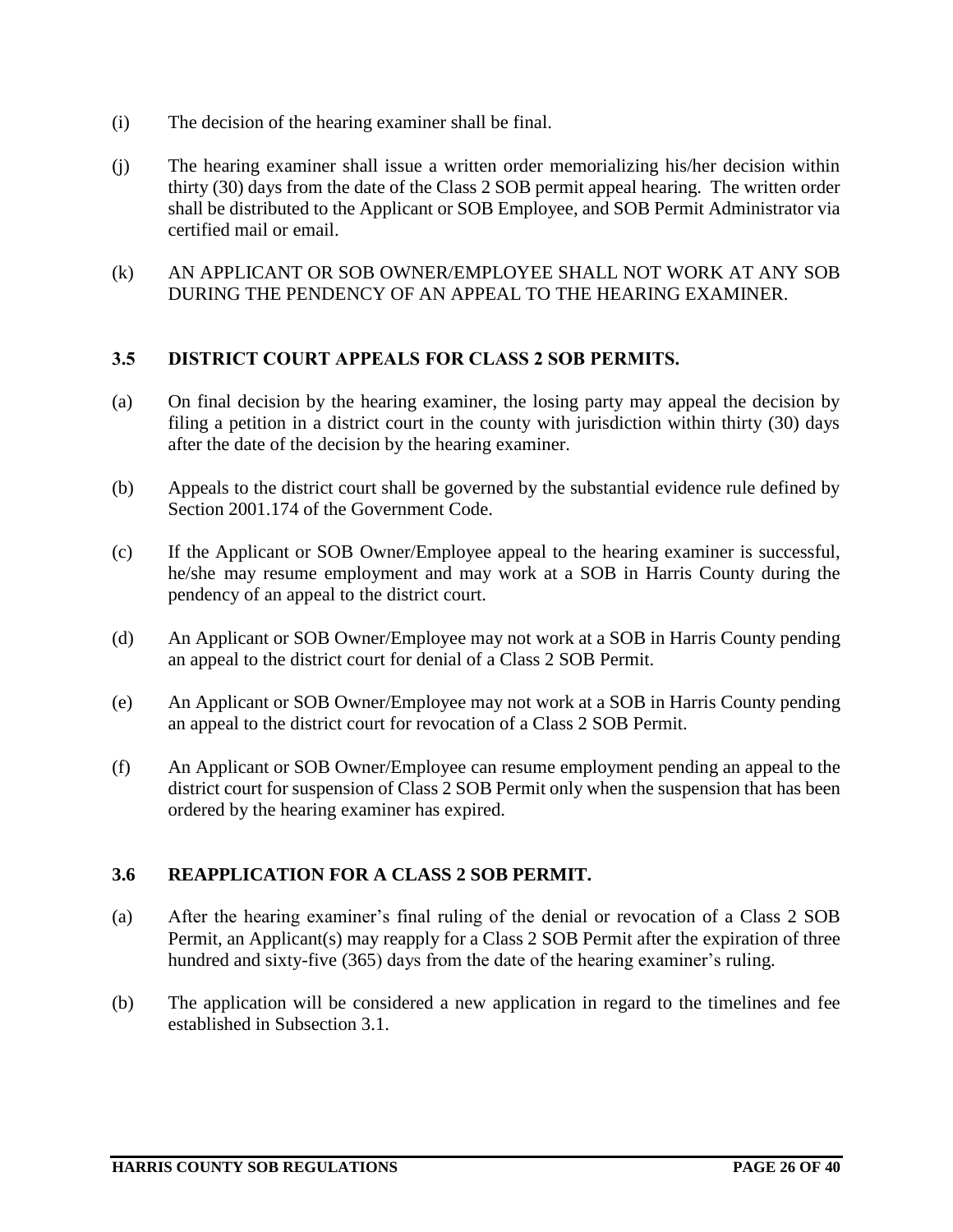# **3.7 RENEWAL OF A CLASS 2 SOB PERMIT.**

- (a) A Class 2 SOB Permit may be renewed for the following year starting ninety (90) days before the expiration of the current permit by filing a complete application of a Class 2 SOB Permit and paying the applicable fee set forth in these Regulations.
- (b) A renewal application shall be subject to the same requirements in these Regulations as are required for a Class 2 SOB Permit application. As long as the completed renewal application was submitted within this ninety (90) day period, the previous Class 2 SOB Permit will remain in effect until the SOB Permit Administrator makes a determination in accordance with these Regulations as to whether the Class 2 SOB Permit will be renewed.

## **3.8 CONTENTS OF A CLASS 2 SOB PERMIT.**

- (a) A Class 2 SOB Permit is valid for three hundred and sixty-five (365) days.
- (b) When the application process is complete and the Applicant has met all the requirements set forth in these Regulations, the SOB Permit Administrator shall issue the Applicant a Class 2 SOB Permit.
- (c) The Class 2 SOB Permit shall contain the following:
	- (1) The date the Permit was issued;
	- (2) The date the Permit expires;
	- (3) The name of the SOB Owner/Employee;
	- (4) A color photo of the SOB Owner/Employee;
	- (5) The name and physical address of the SOB(s) the SOB Owner/Employee is permitted to work at; and,
	- (6) The signature of the SOB Permit Administrator.
- (d) The SOB Permit Administrator shall keep a signed copy of the Class 2 SOB Permit for the SOB Permit Administrator's records.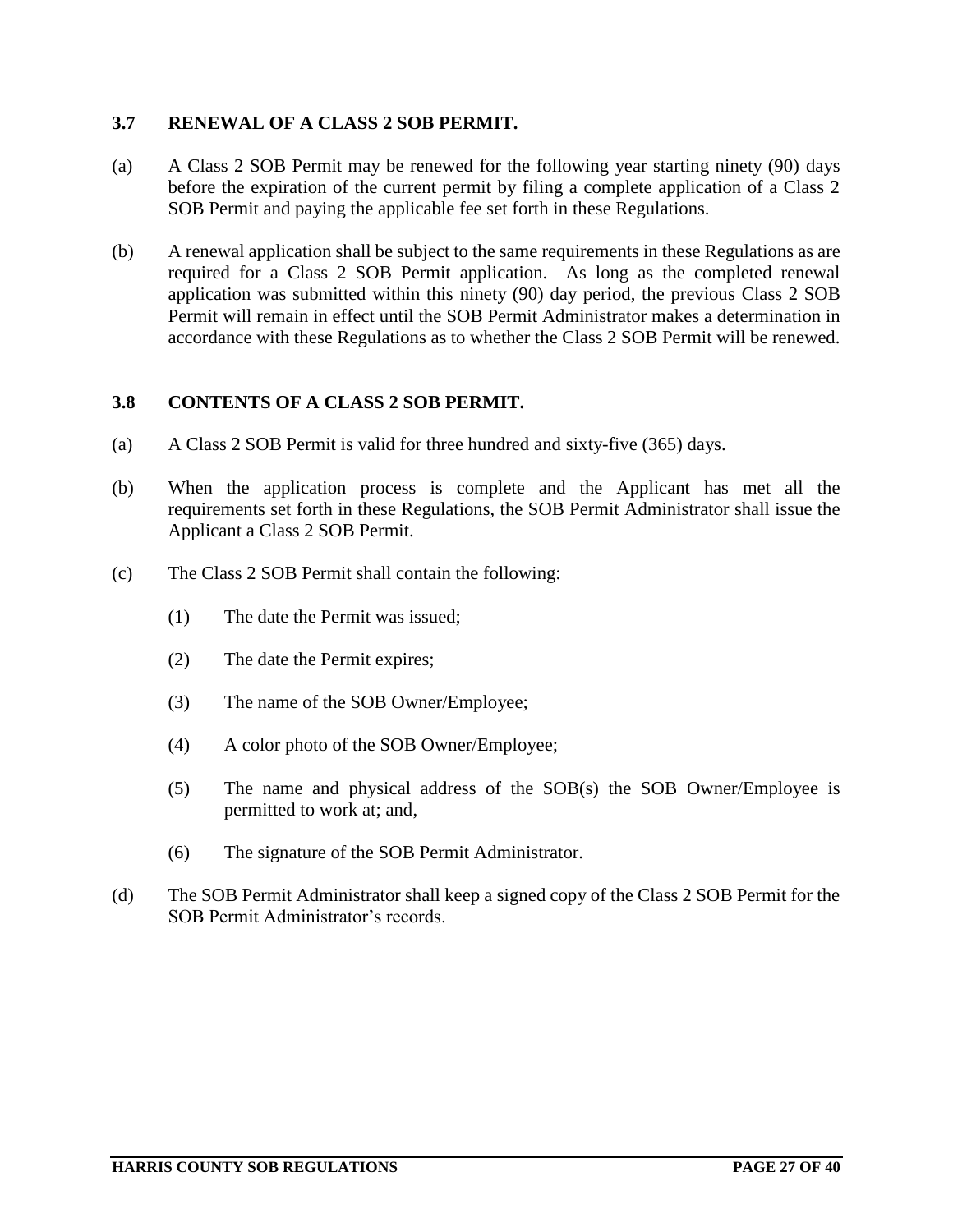# **SECTION 4. ADULT MOTELS.**

## **4.1 DEFINED.**

As used in this Subsection:

- (a) An "*Adult Motel*" means a hotel, motel, or similar commercial establishment which:
	- (1) offers accommodations to the public for any form of consideration; provides patrons with closed-circuit television transmissions, cable television transmissions, subscriber programming, any disk, or other physical medium that allows an image to be displayed on a computer or other video screen and any image transmitted to a computer or other video screen by telephone line, cable, satellite transmission, or other method, films, motion pictures, video cassettes, slides, or other photographic reproductions which are characterized by the depiction or description of "specified sexual activities" or "specified anatomical areas"; and has a sign visible from the public right-of-way which advertises the availability of this type of material; and,
	- (2) regularly offers a sleeping room for rent for a period of time that is less than ten (10) hours.
- (b) Evidence that a sleeping room in a hotel, motel, or similar commercial establishment has been rented and vacated two (2) or more times in a period of time that is less than ten (10) hours shall constitute prima facie evidence that the business is an Adult Motel.

# **4.2 CLASS 1 SOB PERMIT REQUIRED.**

- (a) It shall be unlawful for a person to operate an Adult Motel in Harris County that has not been issued a valid Class 1 SOB Permit pursuant to these Regulations.
- (b) Pursuant to Section 243.010(b) of the Local Government Code, a person commits a Class A misdemeanor offense if the person operates in violation of this Subsection.
- (c) Pursuant to Section 243.010(a) of the Texas Local Government Code, Harris County may sue in district court for an injunction to prohibit the violation of this Subsection.

#### **4.4 CLASS 2 SOB PERMIT REQUIRED.**

(a) It shall be unlawful for any SOB Owner or Employee to work at, be employed by, and/or provide service to an Adult Motel without being issued a valid Class 2 SOB Permit pursuant to these Regulations.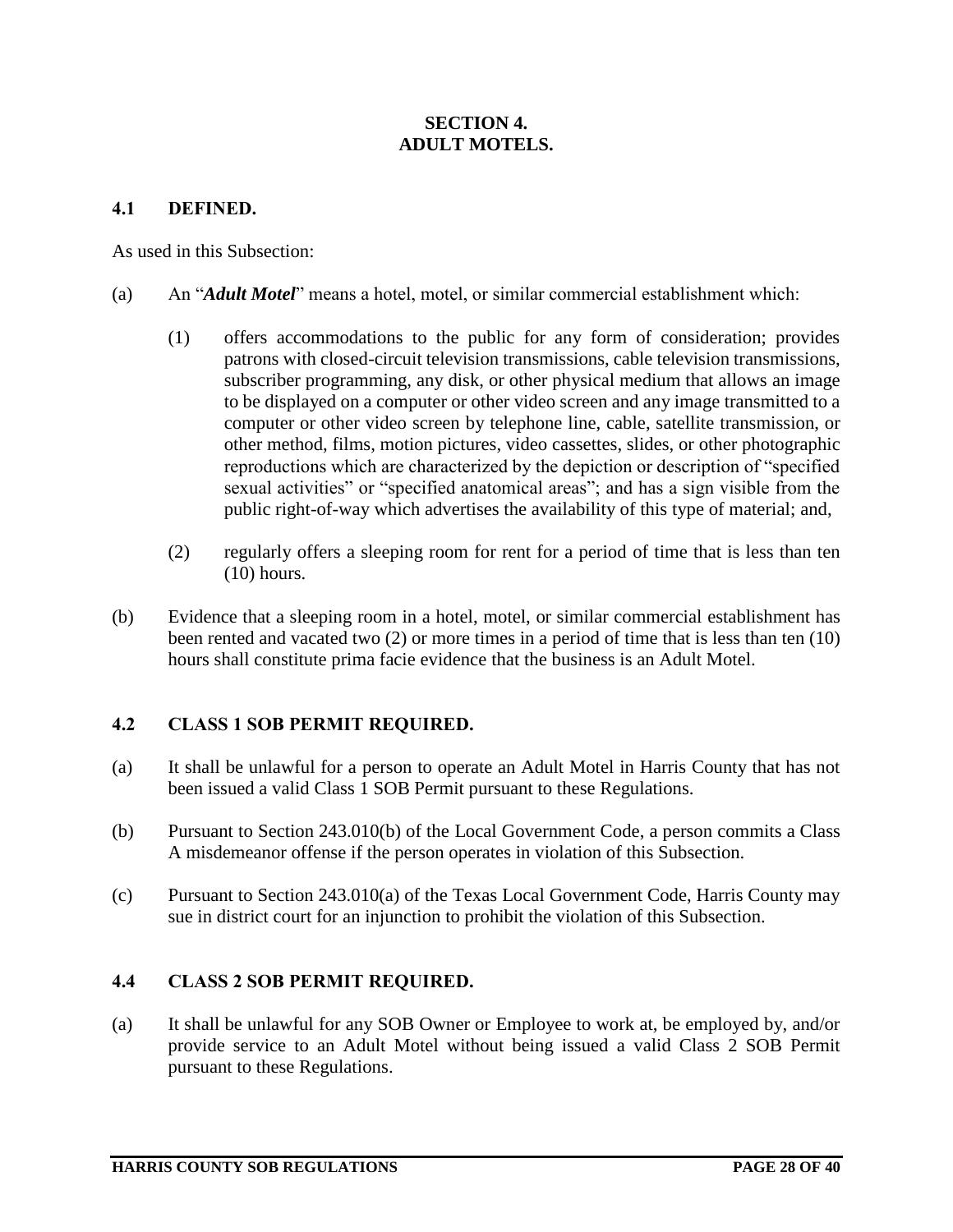- (b) Pursuant to Section 243.010(b) of the Local Government Code, a person commits a Class A misdemeanor offense if the person operates in violation of this Subsection.
- (c) Pursuant to Section 243.010(a) of the Texas Local Government Code, Harris County may sue in district court for an injunction to prohibit the violation of this Subsection.
- (d) A violation of this Subsection shall result in mandatory denial or revocation of an Adult Motel's Class 1 SOB Permit.

## **4.5 CHECK-IN REQUIREMENTS.**

- (a) Adult Motels shall not provide lodging to any guest/customer who does not present a valid government issued photo identification confirming the identity of the guest/customer. This requirement extends to all guests/customers, including individuals who intend to lodge in the same room.
- (b) Adult Motels shall make a photocopy of every guest's/customer's valid government issued photo identification and maintain the information for one (1) calendar year. These records shall be organized by the day the guest/customer was provided lodging at the Adult Motel. These records shall be made available to law enforcement upon request.
- (c) Pursuant to Section 243.010(b) of the Local Government Code, a person commits a Class A misdemeanor offense if the person operates in violation of this Subsection.
- (d) Pursuant to Section 243.010(a) of the Texas Local Government Code, Harris County may sue in district court for an injunction to prohibit the violation of this Subsection.
- (e) A violation of this Subsection may be grounds for denial, revocation, or suspension of an Adult Motel's Class 1 SOB Permit.

#### **4.6 APPLICATION OF GENERAL SOB REQUIREMENTS**

(a) The requirements and provisions for Adult Motels are in addition to the requirements in Section 2 of these Regulations.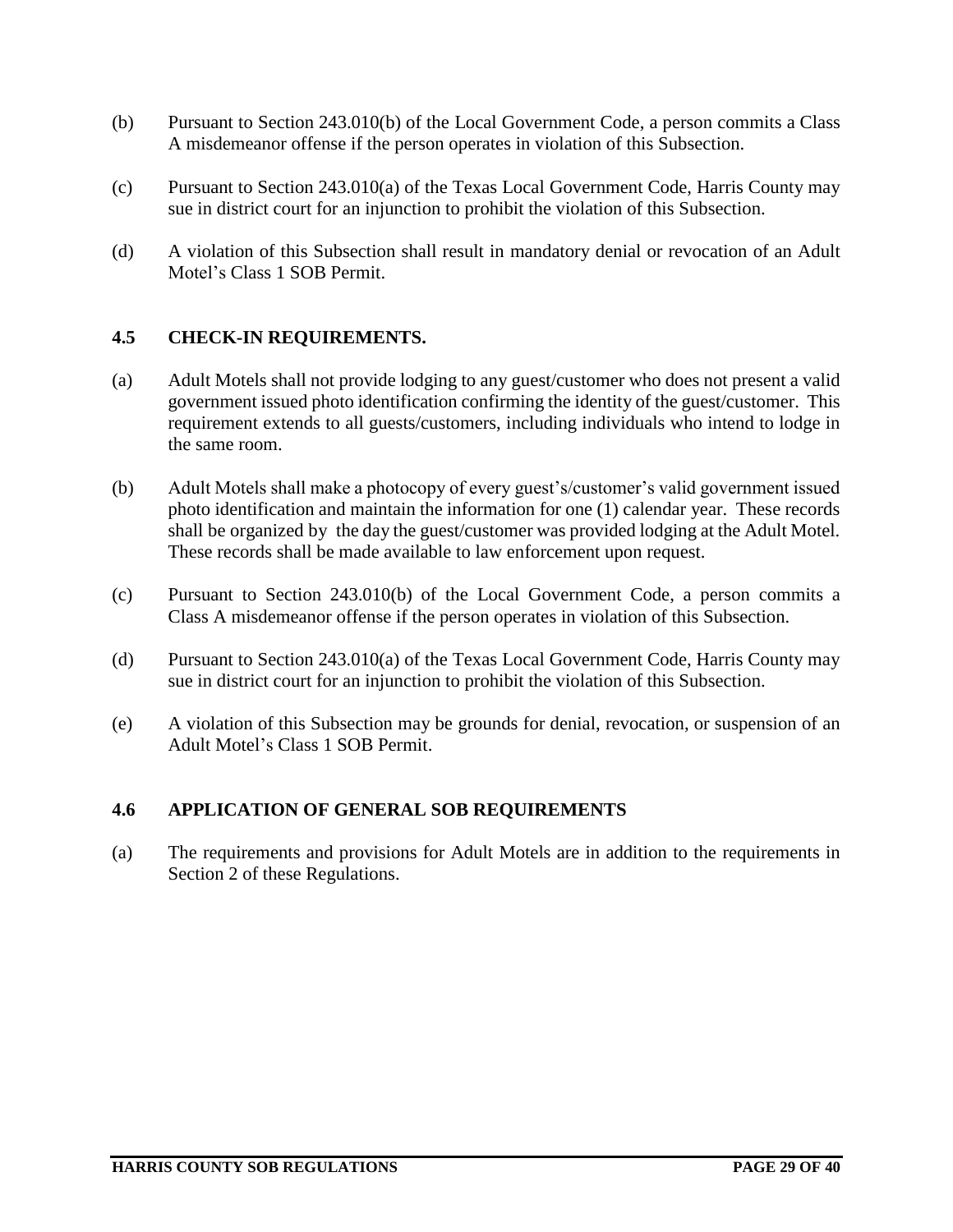# **SECTION 5. ADULT CABARETS.**

## **5.1 DEFINED.**

As used in this Subsection:

(a) An "*Adult Cabaret*" means a commercial establishment which has live performances which are characterized by the exposure of any portion of the areola of the breast and intended to provide sexual stimulation or gratification.

# **5.2 CLASS 1 SOB PERMIT REQUIRED.**

- (a) It shall be unlawful for a person to operate an Adult Cabaret in Harris County that has not been issued a Class 1 SOB Permit pursuant to these Regulations.
- (b) Pursuant to Section 243.010(b) of the Texas Local Government Code, a person commits a Class A misdemeanor offense if the person operates in violation of this Subsection.
- (c) Pursuant to Section 243.010(a) of the Texas Local Government Code, Harris County may sue in district court for an injunction to prohibit the violation of this Subsection.

# **5.2 CLASS 2 SOB PERMIT REQUIRED.**

- (a) It shall be unlawful for any SOB Owner or Employee to work at, be employed by, and/or provide service to an Adult Cabaret without being issued a Class 2 SOB Permit pursuant to these Regulations.
- (b) Pursuant to Section 243.010(b) of the Texas Local Government Code, a person commits a Class A misdemeanor offense if the person operates in violation of this Subsection.
- (c) Pursuant to Section 243.010(a) of the Texas Local Government Code, Harris County may sue in district court for an injunction to prohibit the violation of this Subsection.
- (d) A violation of this Subsection shall result in mandatory denial or revocation of an Adult Cabaret's Class 1 SOB Permit.

#### **5.3 HOURS OF OPERATION.**

(a) It shall be unlawful for an Adult Cabaret to operate between the hours of 2:00 a.m. and 10:00 a.m.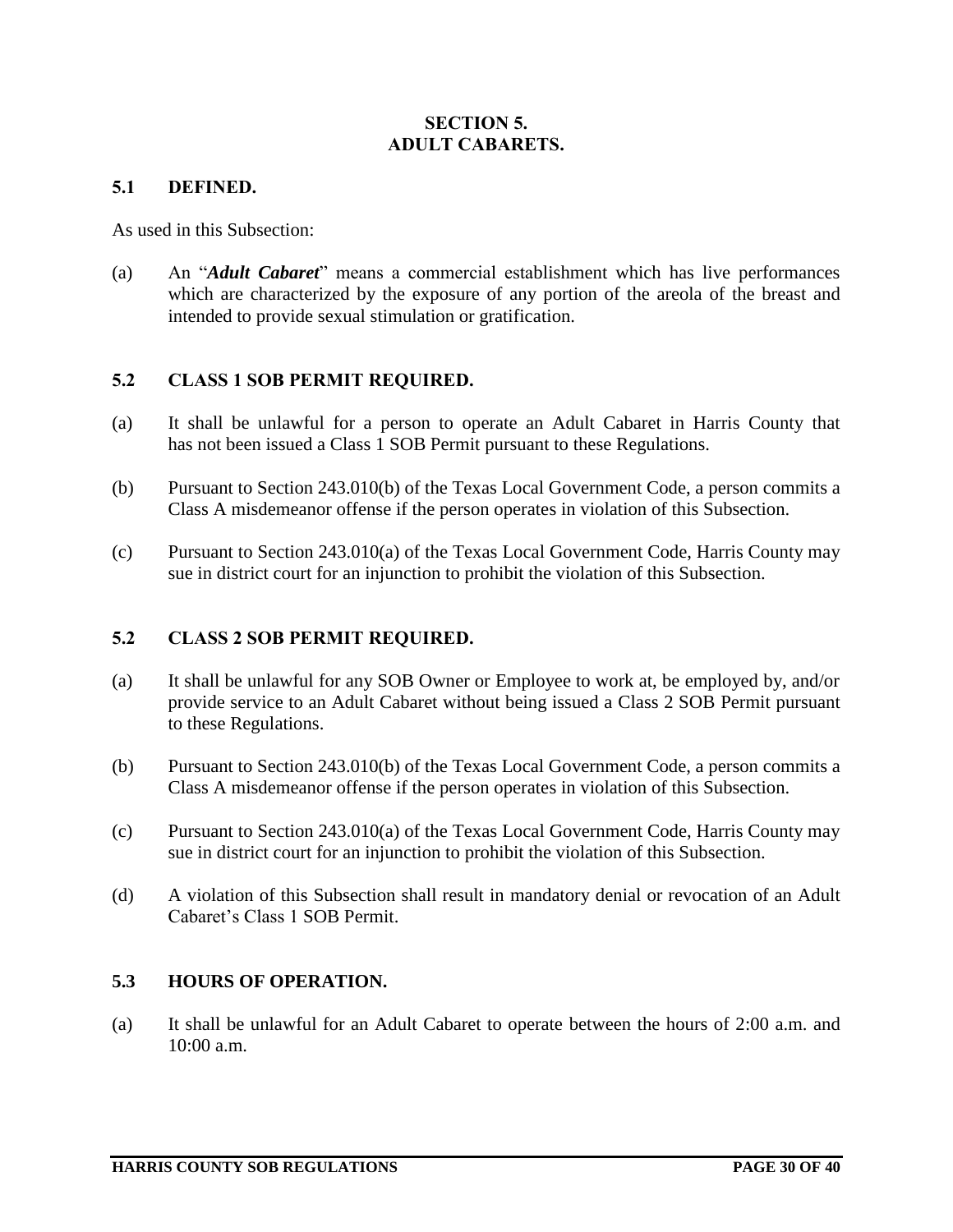- (b) Pursuant to Section 243.010(b) of the Texas Local Government Code, a person commits a Class A misdemeanor offense if the person operates in violation of this Subsection.
- (c) Pursuant to Section 243.010(a) of the Texas Local Government Code, Harris County may sue in district court for an injunction to prohibit the violation of this Subsection.
- (d) Any violation of this Subsection may be grounds for denial, revocation, or suspension of an Adult Cabaret's Class 1 SOB Permit.

# **5.4 PUBLIC RIGHT-OF-WAY.**

- (a) It shall be unlawful for an Adult Cabaret to allow a SOB Owner, SOB Employee, or any other person who provides service to an Adult Cabaret to appear in a state of nudity in an area of the Adult Cabaret which can be viewed from the public right-of-way.
- (b) Pursuant to Section 243.010(b) of the Texas Local Government Code, a person commits a Class A misdemeanor offense if the person operates in violation of this Subsection.
- (c) Pursuant to Section 243.010(a) of the Texas Local Government Code, Harris County may sue in district court for an injunction to prohibit the violation of this Subsection.
- (d) Any violation of this Subsection may be grounds for denial, revocation, or suspension of an Adult Cabaret's Class 1 SOB Permit.

# **5.5 APPLICATION OF GENERAL SOB REQUIREMENTS**

(a) The requirements and provisions for Adult Cabarets are in addition to the requirements in Section 2 of these Regulations.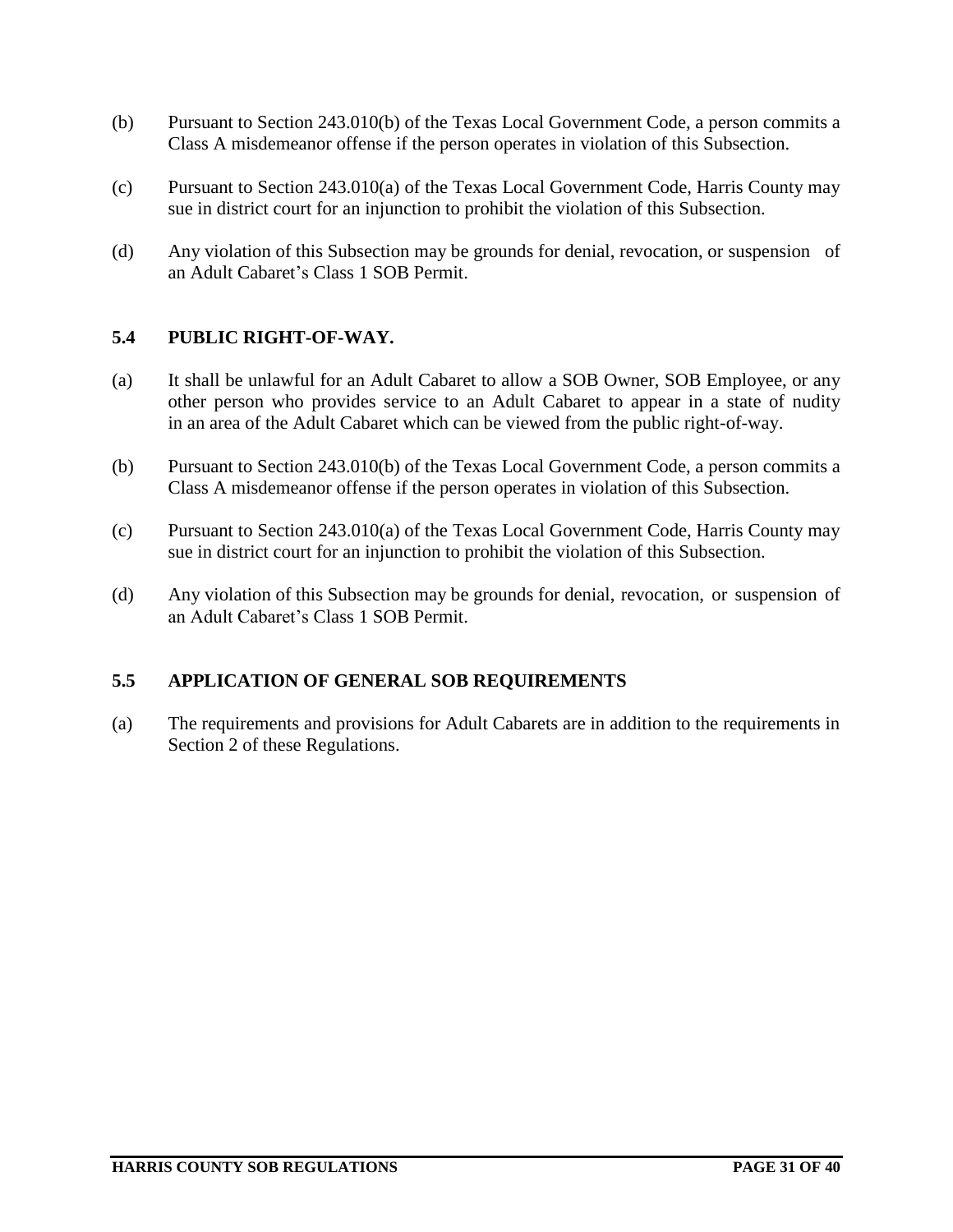## **SECTION 6. ADULT CABARET ENTERTAINERS.**

## **6.1 DEFINED**

As used in this Subsection:

(a) An "*Adult Cabaret Entertainer*" means an employee and/or independent contractor of an Adult Cabaret who offers a service and/or sells, rents, or exhibits devices or other items intended to provide sexual stimulation or sexual gratification.

# **6.2 CLASS 2 SOB PERMIT DISPLAYED.**

- (a) Adult Cabaret Entertainers shall at all times display on their person their Class 2 SOB Permit issued to them pursuant to the Regulations while on the premises of an Adult Cabaret.
- (b) Pursuant to Section 243.010(b) of the Texas Local Government Code, a person commits a Class A misdemeanor offense if the person operates in violation of this Subsection.
- (c) Pursuant to Section 243.010(a) of the Texas Local Government Code, Harris County may sue in district court for an injunction to prohibit the violation of this Subsection.
- (d) A violation of this Subsection may be grounds for denial, revocation, or suspension of an Adult Cabaret Entertainer's Class 2 SOB Permit.

# **6.3 SIX (6) FEET RULE.**

- (a) It is prohibited for any Adult Cabaret Entertainer to perform at an Adult Cabaret within six (6) feet of the nearest patron.
- (b) Pursuant to Section 243.010(b) of the Texas Local Government Code, a person commits a Class A misdemeanor offense if the person operates in violation of this Subsection.
- (c) Pursuant to Section 243.010(a) of the Texas Local Government Code, Harris County may sue in district court for an injunction to prohibit the violation of this Subsection.
- (d) Any violation of this Subsection may be grounds for denial, revocation, or suspension of an Adult Entertainer's Class 2 SOB Permit.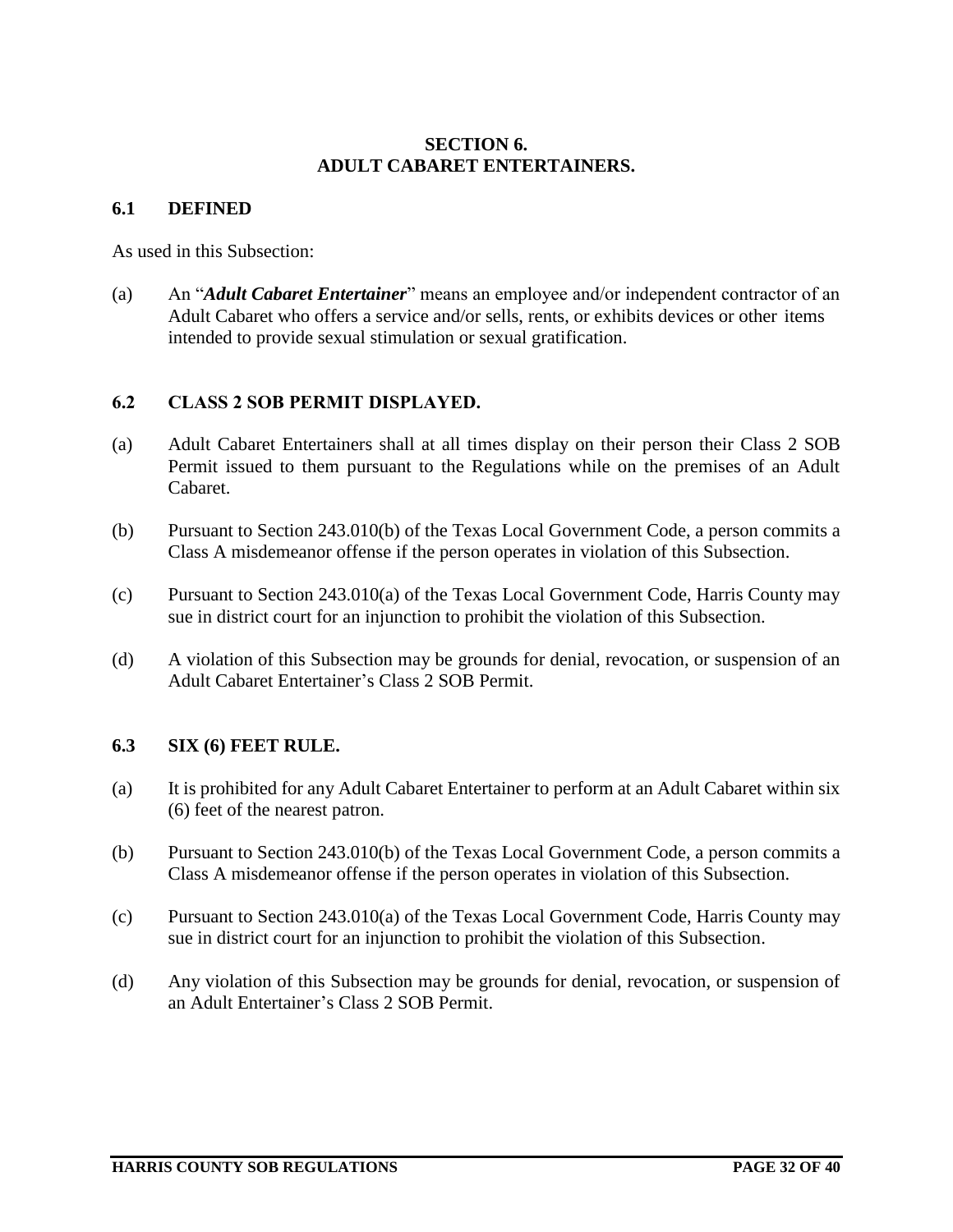## **6.4 PROHIBITED CONDUCT.**

- (a) Adult Cabaret Entertainers are prohibited from:
	- (1) exposing any portions of the pubic region, genitals, vulva, and or anus on the premises of an Adult Cabaret;
	- (2) engaging in sexual intercourse, masturbation, sodomy, oral copulation, flagellation or any other public sexual acts on the premises of an Adult Cabaret;
	- (3) engaging in prostitution, promotion of prostitution, or aggravated promotion of prostitution as defined by the Texas Penal Code;
	- (4) engaging in compelling prostitution as defined by the Texas Penal Code;
	- (5) engaging in trafficking of person(s) as described by Section 20A.02 of the Texas Penal Code; or,
	- (6) engaging in sexual conduct or performance by a child as described by Section 43.25 of the Texas Penal Code.
- (b) Pursuant to Section 243.010(b) of the Texas Local Government Code, a person commits a Class A misdemeanor offense if the person operates in violation of this Subsection.
- (c) Pursuant to Section 243.010(a) of the Texas Local Government Code, Harris County may sue in district court for an injunction to prohibit the violation of this Subsection.
- (d) Any violation of this Subsection shall result in mandatory denial or revocation of an Adult Entertainer's Class 2 SOB Permit.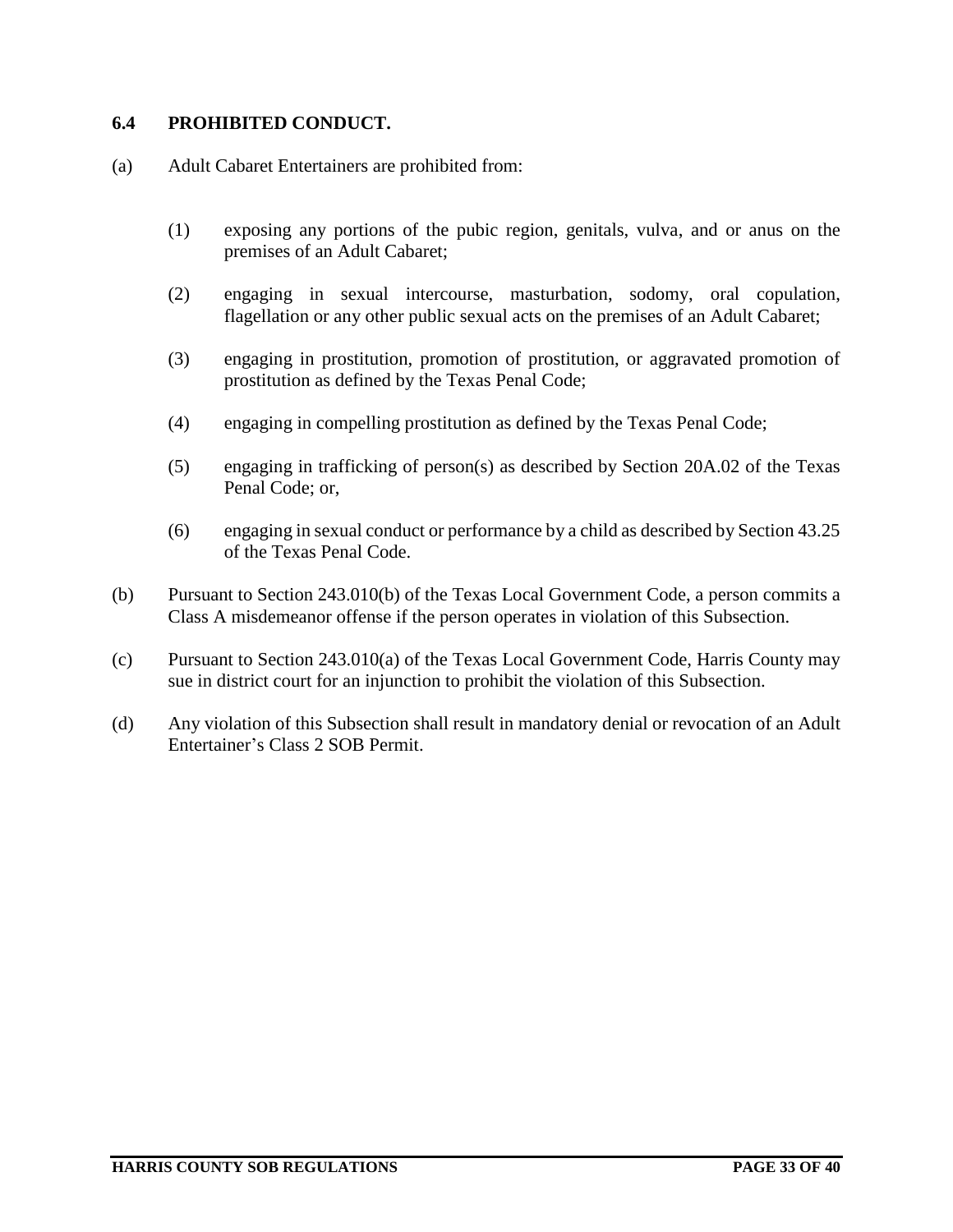## **SECTION 7. ADULT BOOKSTORES, ADULT THEATERS AND ADULT ARCADES.**

## **7.1 DEFINED.**

As used in this Subsection:

- (a) "*Adult Arcades*" means a commercial business to which the public is permitted or invited to interact with a device as follows:
	- (1) coin-operated or slug-operated or electronically, electrically, or mechanically controlled still or motion picture machines, projectors, or other image-producing devices are maintained to show images to five (5) or fewer persons per machine at any one time, and where the images so displayed are distinguished or characterized by the depiction or description of "specified sexual activities" or "specified anatomical areas;" or,
	- (2) a device or object including an anthropomorphic device or object designed for one or more persons to engage in specified sexual activities with the device or object.
- (b) "*Adult Bookstore*" means a commercial business to which the public is permitted or invited which, as its principal business purpose, offers for sale or rental for any form of consideration any one (1) or more of the following:
	- (1) books, magazines, periodicals, or other printed matter, or photographs, films, motion pictures, video cassettes, or video reproductions, slides, or other visual representations which depict or describe "specified sexual activities" or "specified anatomical areas."
- (c) "**Adult Theater"** means a commercial establishment that regularly shows, for any form of consideration, films, motion pictures, video cassettes, slides or similar photographic reproductions which are characterized by the depiction or description of specified sexual activities or specified anatomical areas.

# **7.2 CLASS 1 SOB PERMIT REQUIRED.**

(a) It shall be unlawful for a person to operate an Adult Bookstore, Adult Theater or an Adult Arcade in Harris County that has not been issued a Class 1 SOB Permit pursuant to these Regulations.

- (b) Pursuant to Section 243.010(b) of the Texas Local Government Code, a person commits a Class A misdemeanor offense if the person operates in violation of this Subsection.
- (c) Pursuant to Section 243.010(a) of the Texas Local Government Code, Harris County may sue in district court for an injunction to prohibit the violation of this Subsection.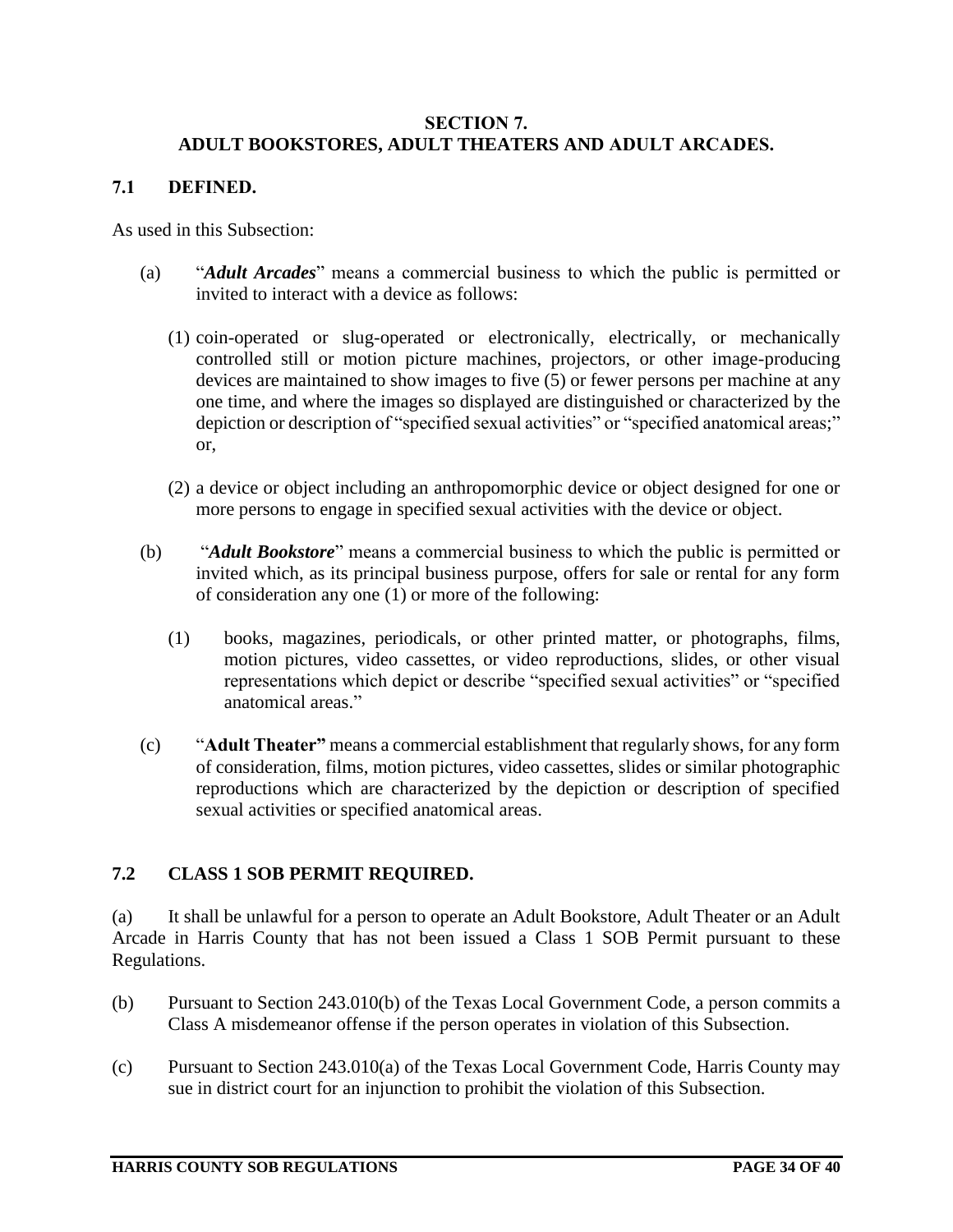# **7.3 CLASS 2 SOB PERMIT REQUIRED.**

- (a) It shall be unlawful for any Adult Bookstore, Adult Theater or an Adult Arcade SOB Owner, SOB Employee, employee, and/or any other person otherwise offering a service and/or selling, renting, or exhibiting devices or any other items intended to provide sexual stimulation or sexual gratification to work at, be employed by, and/or provide service to an Adult Bookstore or an Adult Arcade without being issued a Class 2 SOB Permit pursuant to the Regulations.
- (b) Pursuant to Section 243.010(b) of the Texas Local Government Code, a person commits a Class A misdemeanor offense if the person operates in violation of this Subsection.
- (c) Pursuant to Section 243.010(a) of the Texas Local Government Code, Harris County may sue in district court for an injunction to prohibit the violation of this Subsection.
- (d) A violation of this Subsection shall result in mandatory denial or revocation of an Adult Bookstore, Adult Theater or an Adult Arcade's Class 1 SOB Permit

# **7.4 HOURS OF OPERATION.**

- (a) It shall be unlawful for an Adult Bookstore, Adult Theater or an Adult Arcade to operate between the hours of 2 a.m. and 10:00 a.m.
- (b) Pursuant to Section 243.010(b) of the Texas Local Government Code, a person commits a Class A misdemeanor offense if the person operates in violation of this Subsection.
- (c) Pursuant to Section 243.010(a) of the Texas Local Government Code, Harris County may sue in district court for an injunction to prohibit the violation of this Subsection.
- (d) Any violation of this Subsection may be grounds for denial, revocation, or suspension of an Adult Bookstore's, Adult Theater's or an Adult Arcade's Class 1 SOB Permit.

#### **7.5 VIEWING ROOMS/VIEWING BOOTHS**

- (a) Viewing rooms and/or viewing booths within an Adult Bookstore or an Adult Arcade shall be occupied by no more than one (1) person at any time.
- (b) Viewing rooms and/or viewing booths within an Adult Bookstore or an Adult Arcade shall not be locked at any time.
- (c) Viewing room(s) and/or viewing booth(s) within an Adult Bookstore or an Adult Arcade shall not have holes and/or openings between adjacent and/or adjoining viewing rooms and/or viewing booths.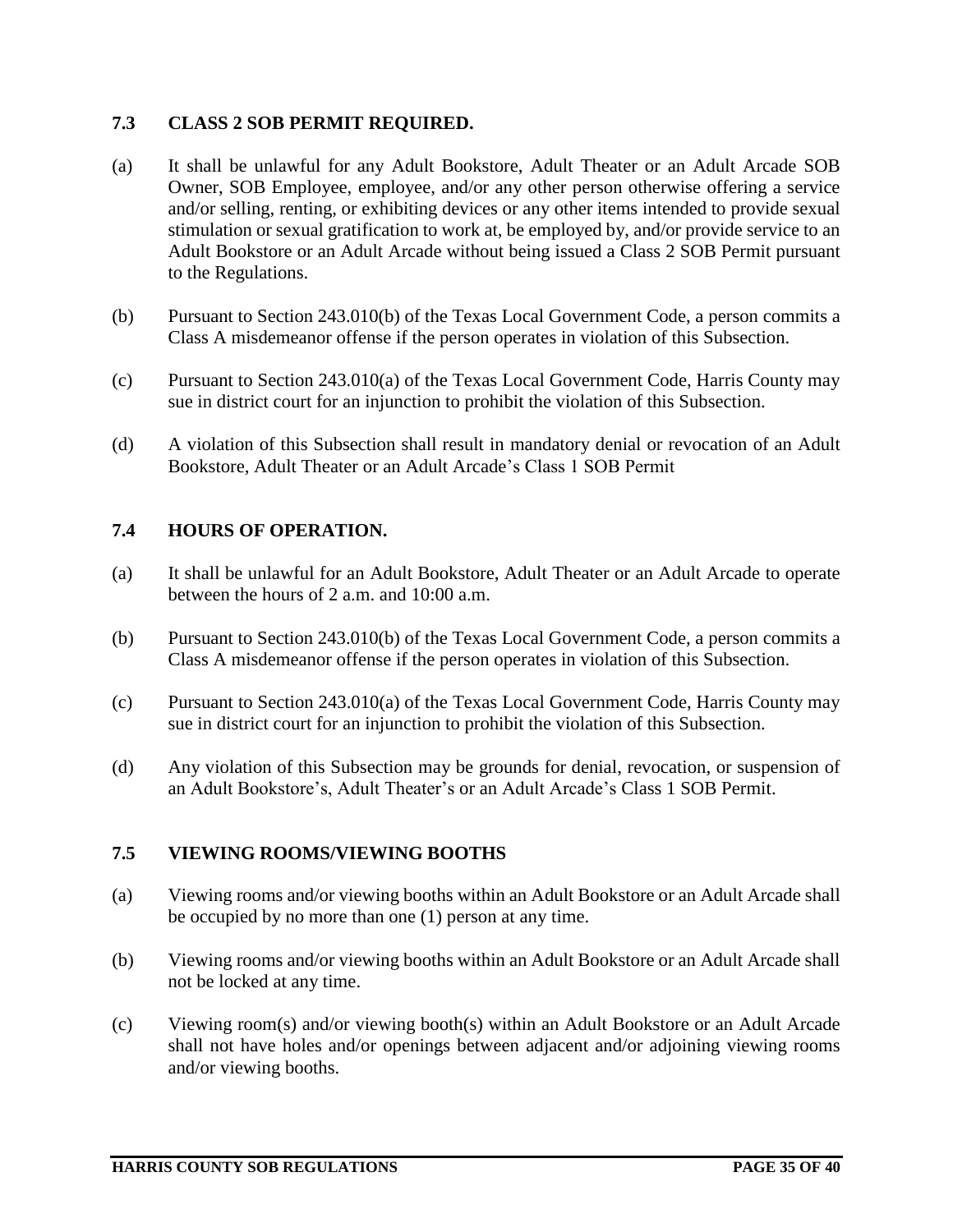- (d) Live Entertainment is prohibited in any viewing room and/or viewing booth within an Adult Bookstore or an Adult Arcade.
- (e) Pursuant to Section 243.010(b) of the Texas Local Government Code, a person commits a Class A misdemeanor offense if the person operates in violation of this Subsection.
- (f) Pursuant to Section 243.010(a) of the Texas Local Government Code, Harris County may sue in district court for an injunction to prohibit the violation of this Subsection.
- (g) Any violation of this Subsection may be grounds for denial, revocation or suspension of an Adult Bookstore or an Adult Arcade's Class 1 SOB Permit.

# **7.6 APPLICATION OF GENERAL SOB REQUIREMENTS**

(a) The requirements and provisions for Adult Bookstores, Adult Theaters and Adult Arcades are in addition to the requirements in Section 2 of these Regulations.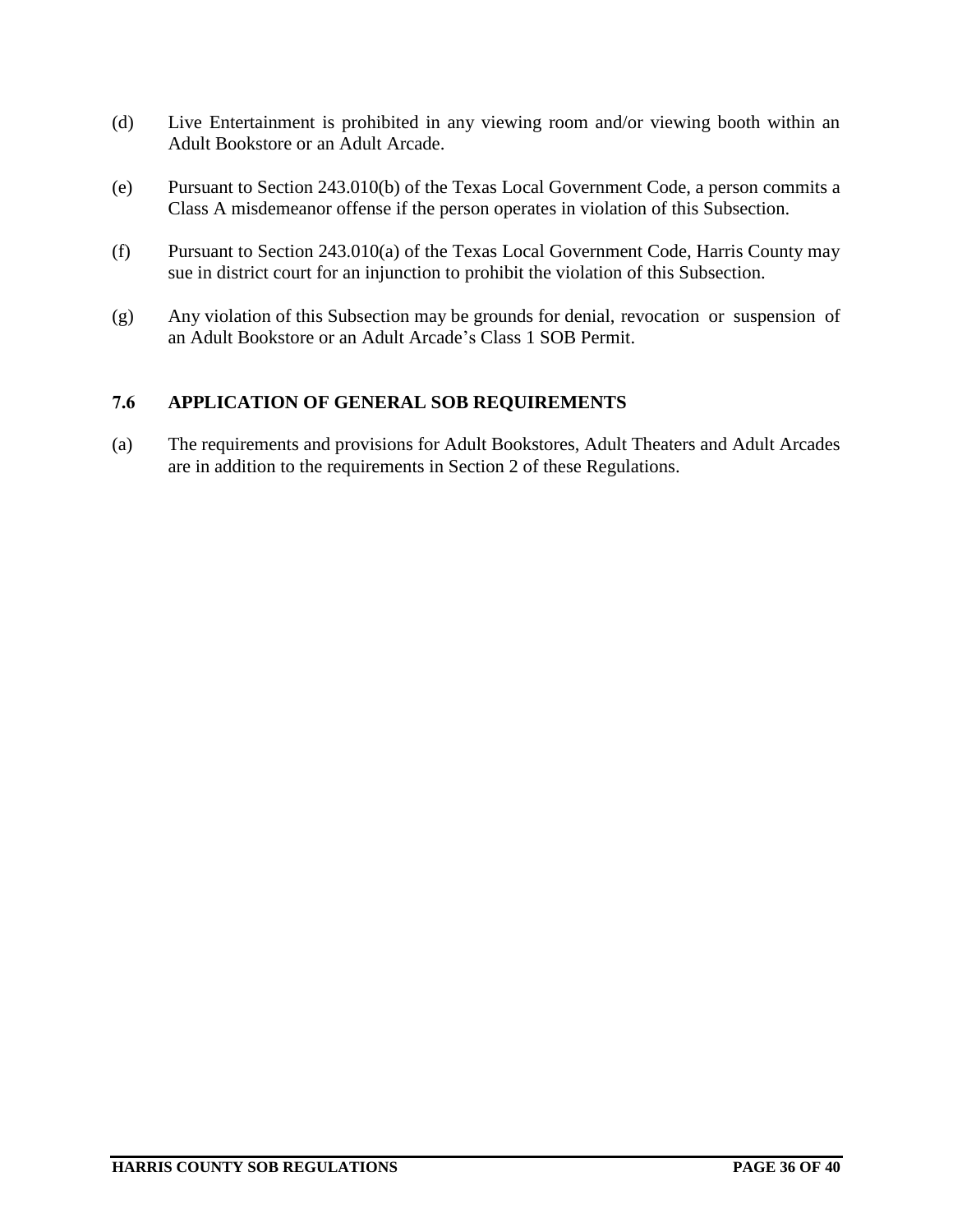## **SECTION 8. MASSAGE PARLORS**

## **8.1 AUTHORITY TO REGULATE.**

- (a) The regulations on Massage Parlors are promulgated pursuant to and in conformity with Chapter 234 of the Local Government Code, as amended.
- (b) It is the purpose of the Harris County Commissioners Court to exercise its police power, as established under Chapter 234 of the Local Government Code, to prohibit Massage Parlors in order to promote and protect the health, safety, and general welfare of the citizens of Unincorporated Harris County, and to prohibit business activities which merely serve as a front for criminal activities, including but not limited to, prostitution and the promotion of prostitution.
- (c) The regulations on Massage Parlors have neither the intent nor the effect of imposing limits or restrictions on the content of any communicative material, including sexually oriented material.
- (d) The regulations on Massage Parlors have neither the intent nor the effect of imposing limits or restrictions on adult's access to sexually oriented material protected by the First Amendment.
- (e) These Regulations do not legalize anything prohibited under the Texas Penal Code and any other law(s) or regulation(s).

# **8.2 AREAS COVERED BY THESE REGULATIONS.**

(a) These regulations apply to Massage Parlors located in unincorporated area of Harris County.

#### **8.3 DEFINITIONS.**

- (a) "*Harris County*" means the parts of Harris County, Texas outside the corporate limits of a municipality.
- (b) "*Massage Parlor*" means a business establishment that purports to provide services and that allows:
	- (1) a nude person to provide massage service to a customer;
	- (2) a person to engage in sexual contact for compensation; or,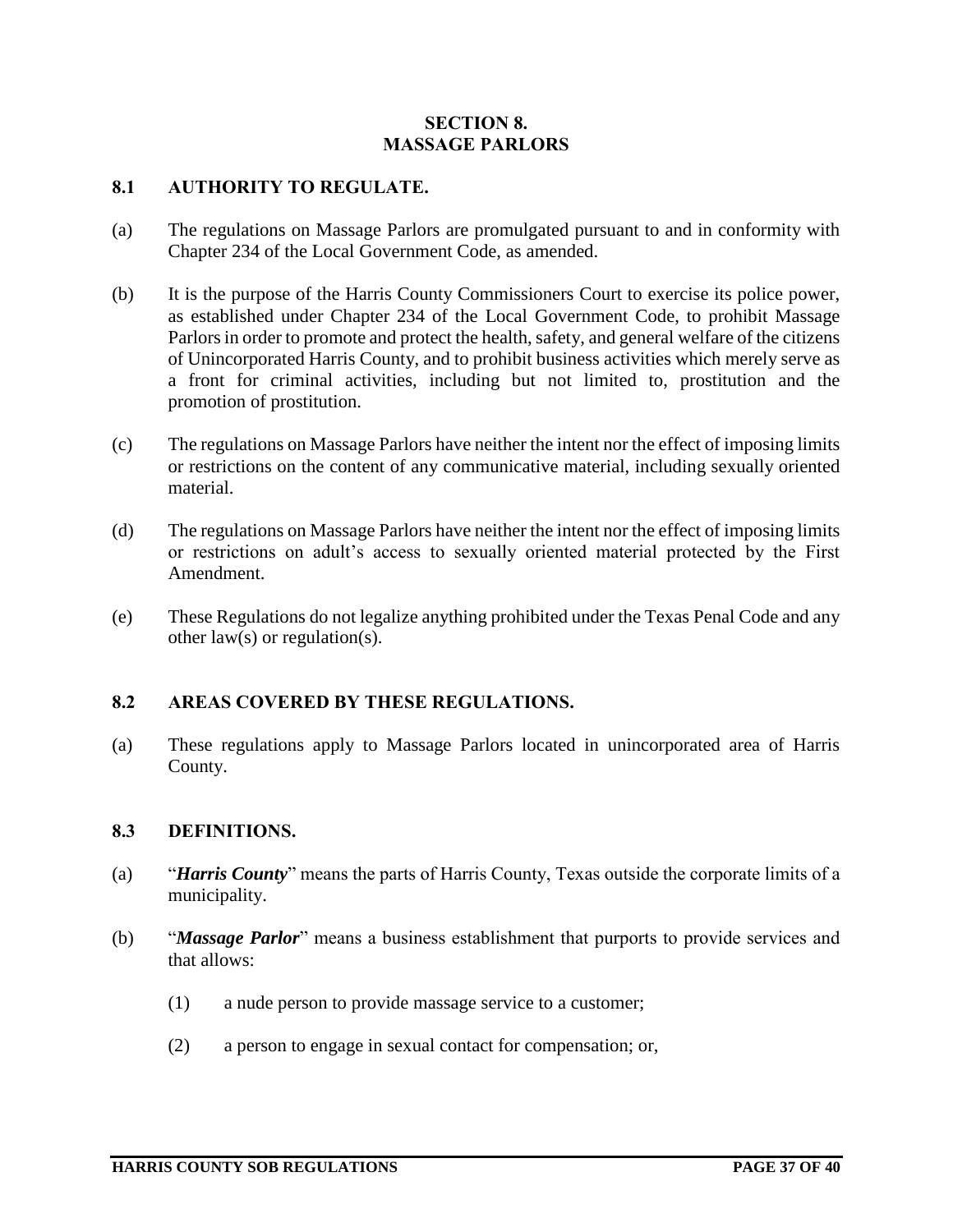- (3) a person to provide massage services in clothing intended to arouse or gratify the sexual desire of any person.
- (c) "*Nude*" means a person who is:
	- (1) entirely unclothed; or,
	- (2) clothed in a manner that leave uncovered or visible through less than fully opaque clothing any portion of the breasts below the top of the areola of the breasts or any portion of the genitals or buttocks..
- (d) "*Sexual Contact*" means:
	- (1) any touching of any part of the genitalia or anus;
	- (2) any touching of the breasts of a female without the written consent of the female;
	- (3) any offer or agreement to engage in any activity described in Paragraph (1) or (2);
	- (4) kissing without the consent of both persons;
	- (5) deviate sexual intercourse, sexual contact, sexual intercourse, indecent exposure, sex assault, prostitution, and promotions of prostitution as described in Chapter 21, 22, and 43 of the Texas Penal Code, or any offer or agreement to engage in such activities;
	- (6) any behavior, gesture, or expression that may reasonably be interpreted as inappropriately seductive or sexual; or,
	- (7) inappropriate sexual comments about or to a client, including sexual comments about a person's body.

#### **8.4 MASSAGE PARLORS STRICTLY PROHIBITED**

- (a) It shall be unlawful for any person, individual, business, company, corporation, or other entity to operate a Massage Parlor in Harris County.
- (b) Pursuant to section 234.105 of the Local Government Code, a person commits an offense if the person intentionally or knowingly operates a Massage Parlor in Harris County. An offense under this section is a Class A misdemeanor.
- (c) Pursuant to section 234.104 of the Local Government Code, a person who operate a Massage Parlor in Harris County is liable to the county for a civil penalty of not more than \$1,000 for each violation. Each day a violation continues is considered a separate violation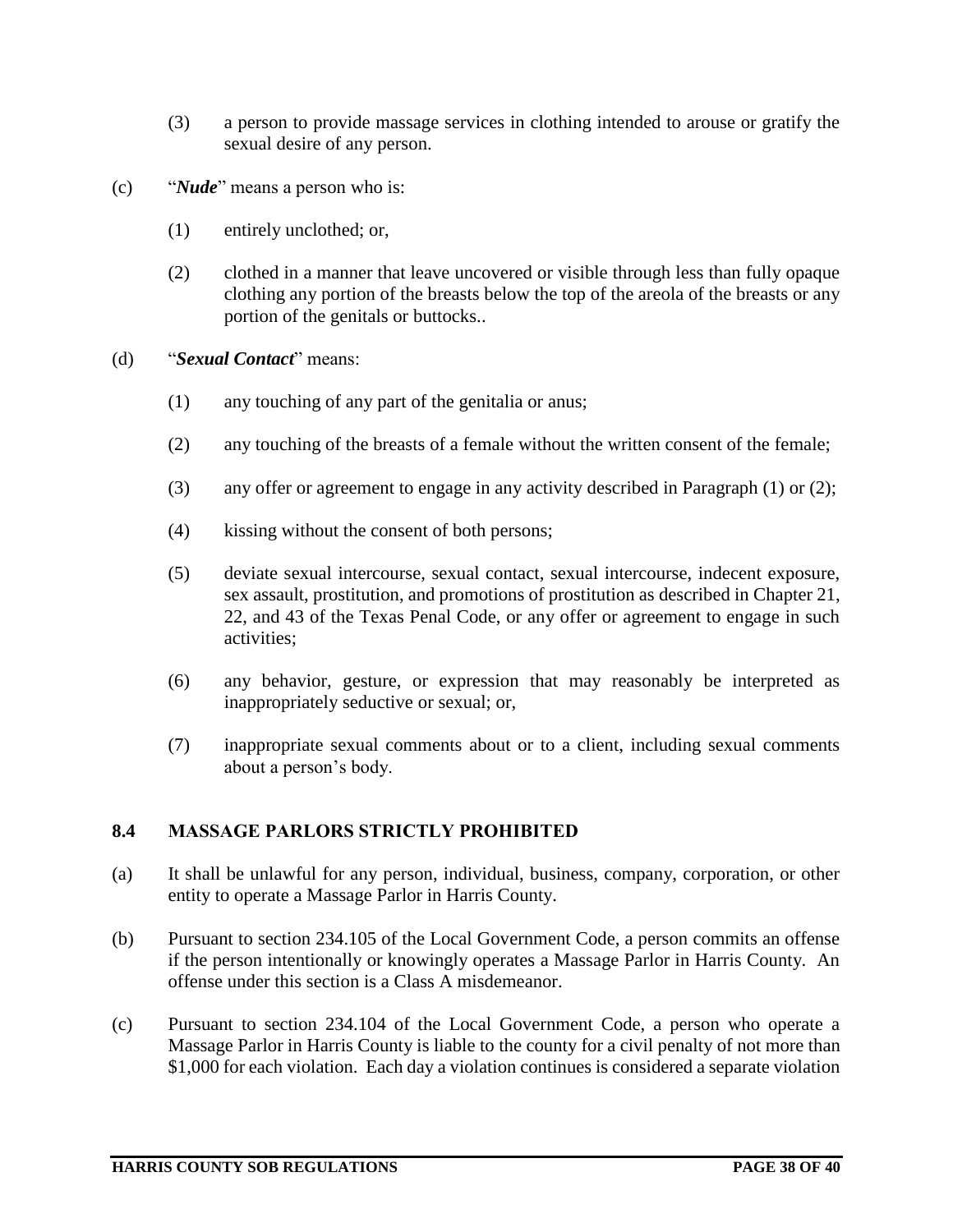for purposes of assessing the civil penalty. Harris County may bring suit in district court to recover a civil penalty authorized by these Regulations.

(d) Pursuant to section 234.103 of the Local Government Code, Harris County may sue in district court for an injunction to prohibit the violation of this Section or Subsection against any person or entity who maintains, owns, uses, is a party to the use, or who owns the real property where the violation or threatened violation of this Subsection is occurring and/or has occurred.